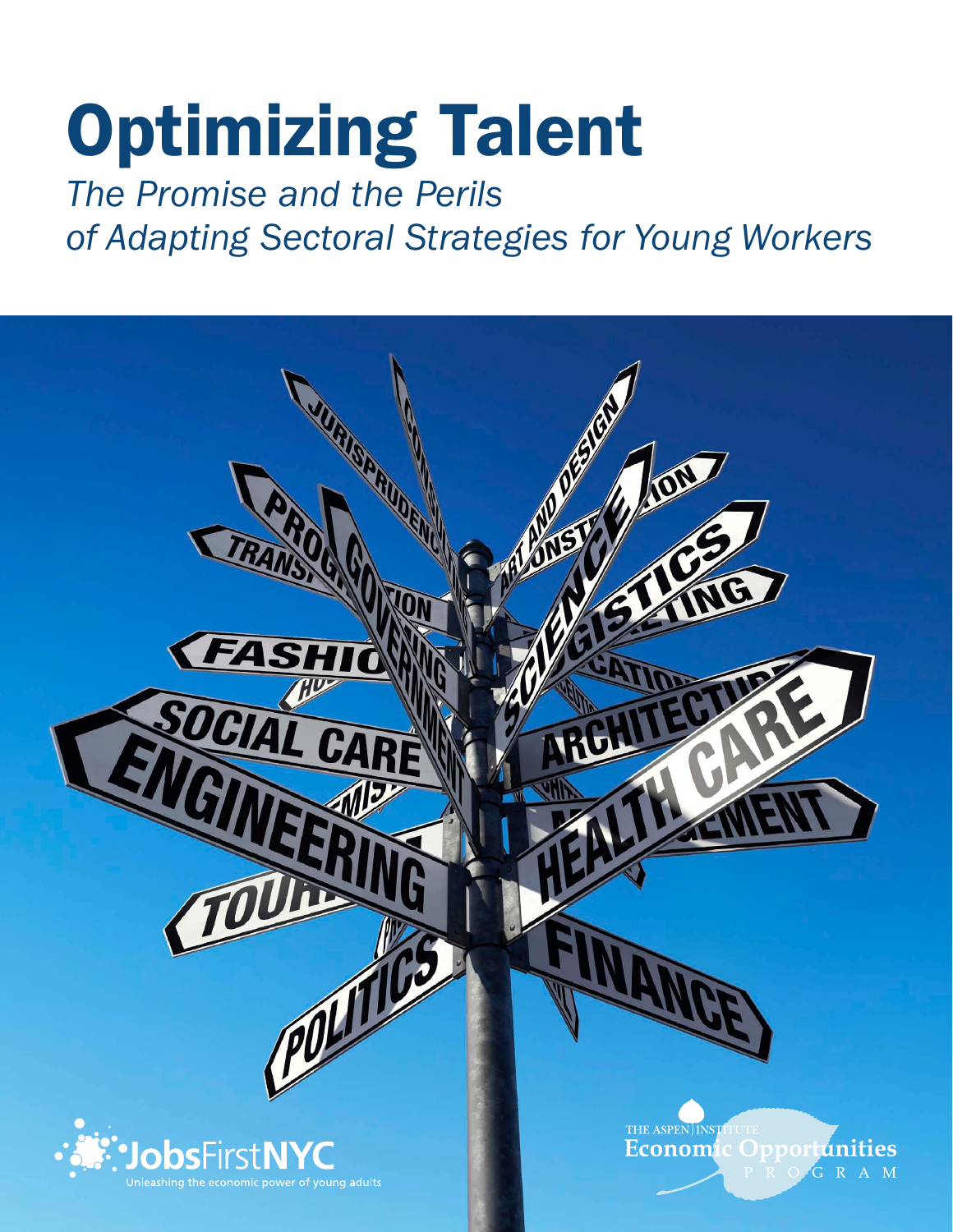

JobsFirstNYC is a nonprofit intermediary organization and a champion for the workforce needs of out-of-school, out-of-work young adults in New York City. Our mission is to improve the system to accelerate the connection of young adults with the economic life of New York City.

In 2006, the philanthropic community recognized that a structural approach was needed to address the needs of young people cast adrift in a rapidly changing economy. JobsFirstNYC was established to identify and create mechanisms to connect them to the labor market and to mobilize community, corporate, private, and public resources to support those mechanisms.

JobsFirstNYC pursues three broad strategies aimed at increasing the long-term employment opportunities of these young people: engaging employers in a structured, systemic way; advancing and building on best practices in the young adult workforce development field; and raising public consciousness about the out-of-school, out-of-work challenge. For more information, visit www.jobsfirstnyc.org.



The Economic Opportunities Program (EOP) is a policy program at the Aspen Institute. Its primary mission is to advance promising strategies and policies to help low- and moderateincome Americans thrive in today's dynamic economy. Over its more than 20 years of work, EOP has focused on expanding individuals' opportunities—to invest in their skills and capabilities, to build professional networks and connect to quality work, to start businesses, and to build assets and economic stability. The program's Workforce Strategies Initiative (AspenWSI) has, for over a decade, led EOP's work in identifying, evaluating, and promoting promising practices and strategies that help individuals build skills and connect to sustainable employment.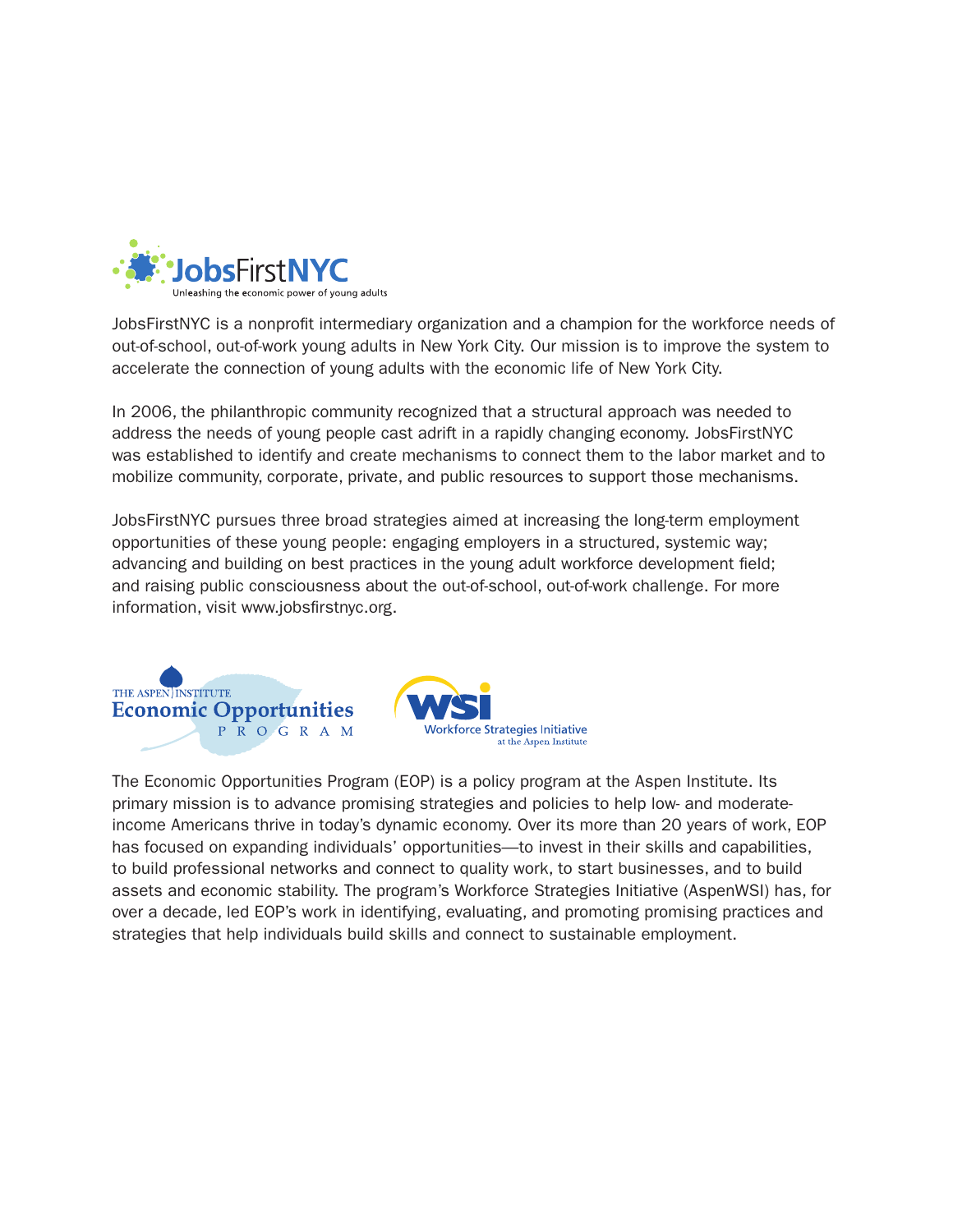# Optimizing Talent

*The Promise and the Perils of Adapting Sectoral Strategies for Young Workers*

Sheila Maguire

*February 2016*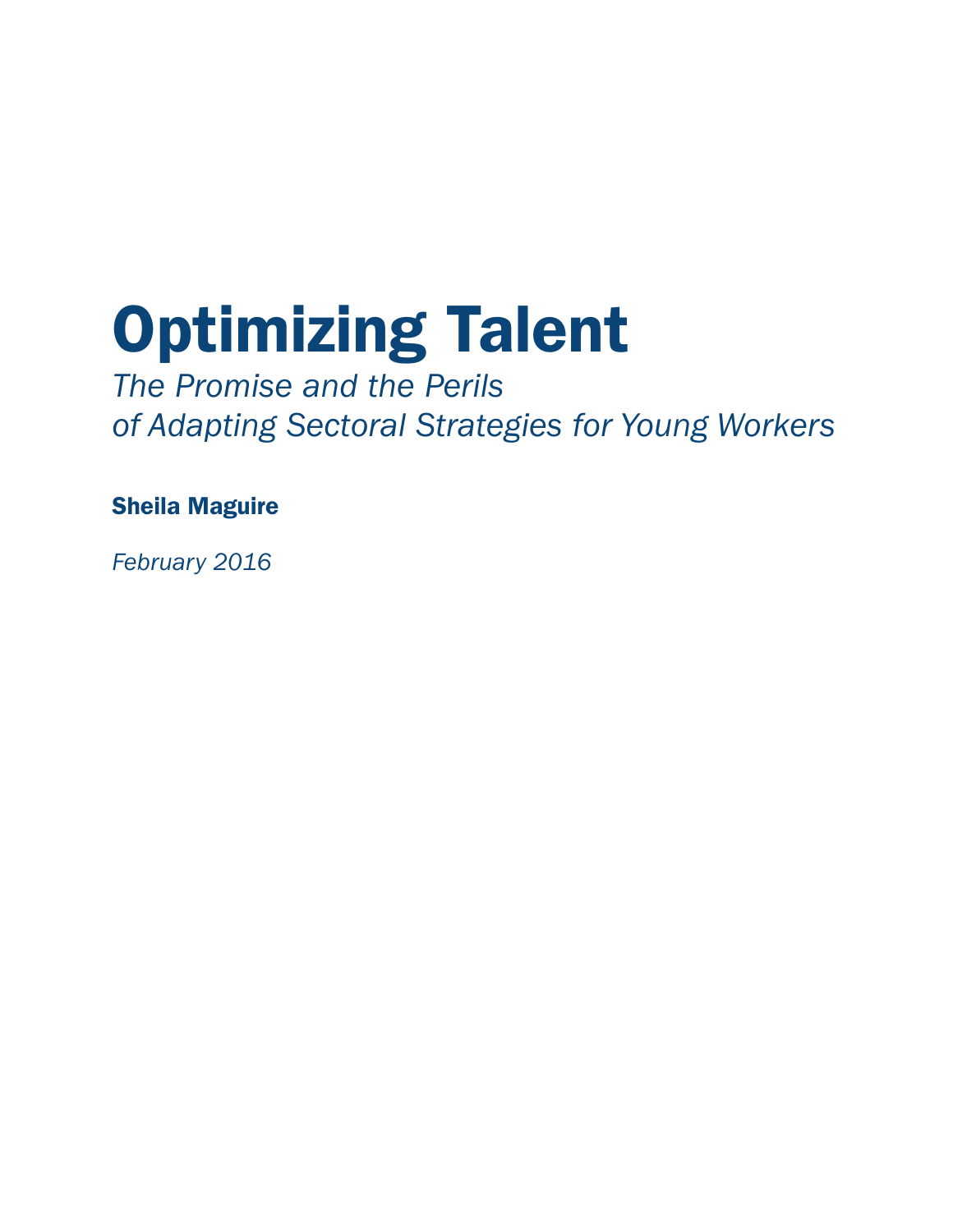# Acknowledgments

JobsFirstNYC could have no better partner in our sector work than Sheila Maguire, who, beyond authoring this report, has been a central figure in the development of sectoral practices and strategies locally and nationally, and whose commitment to the Young Adult Sectoral Employment Project (YASEP) in New York City has been a fundamental factor in its early success. The Aspen Institute's Workforce Strategies Initiative is also grateful for Sheila Maguire's partnership over many years of work supporting sector strategies.

This report would not have been possible without the editorial assistance of Keri Faulhaber, Director of Strategic Partnerships and Programs at JobsFirstNYC, and David Fischer, former Senior Policy Advisor at JobsFirstNYC. We would also like to express our gratitude to the many advisors whose contributions were critical to the development of this report, including Steven Dawson at Paraprofessionals Healthcare Institute, Marjorie Parker at JobsFirstNYC, Bret Halverson, and Dee Wallace. We thank Lesley Hirsch at the New York City Labor Market Information Service, whose work was critical to YASEP's success.

We are grateful to our colleagues who have been participating in the YASEP and whose insights, experiences, and commitment were instrumental. This includes staff from Borough of Manhattan Community College, BronxWorks, Brooklyn Chamber, CitiStorage LLC, Complete Management Solutions, Comprehensive Development, Inc., Cooperative Home Care Associates, Cypress Hills Local Development Corporation, FEGS, Hostos Community College, Jacob A. Riis Neighborhood Settlement, Montefiore Medical Center, Neighborhood Trust Financial Partners, New York City Alliance for Careers in Healthcare, Ocean Bay Community Development Corporation, Paraprofessionals Healthcare Institute, Per Scholas, Phipps Neighborhoods, Primary Care Development Corporation, Queens Community House, St. Nicks Alliance, Sunnyside Community Services, The Door, Total Transportation Corp., Wildlife Conservation Society, and Youth Development Institute.

JobsFirstNYC thanks the Annie E. Casey Foundation, The Achelis Foundation, The Aronson Family Foundation, Capital One Foundation, The Clark Foundation, Ira W. DeCamp Foundation, JPMorgan Chase Foundation, Mizuho USA Foundation, The New York Community Trust, and The Pinkerton Foundation for their generous support. The Aspen Institute's Economic Opportunities Program thanks the Charles Stewart Mott Foundation, which for many years has supported the field of sectoral workforce development and currently supports the Aspen Institute's work in investigating how the lessons from this field of practice can expand opportunity for youth and young adults. Support from these foundations does not express or imply their endorsement of the contents of this publication.

This document was designed by Tracey Maurer and edited by Morgan Stoffregen.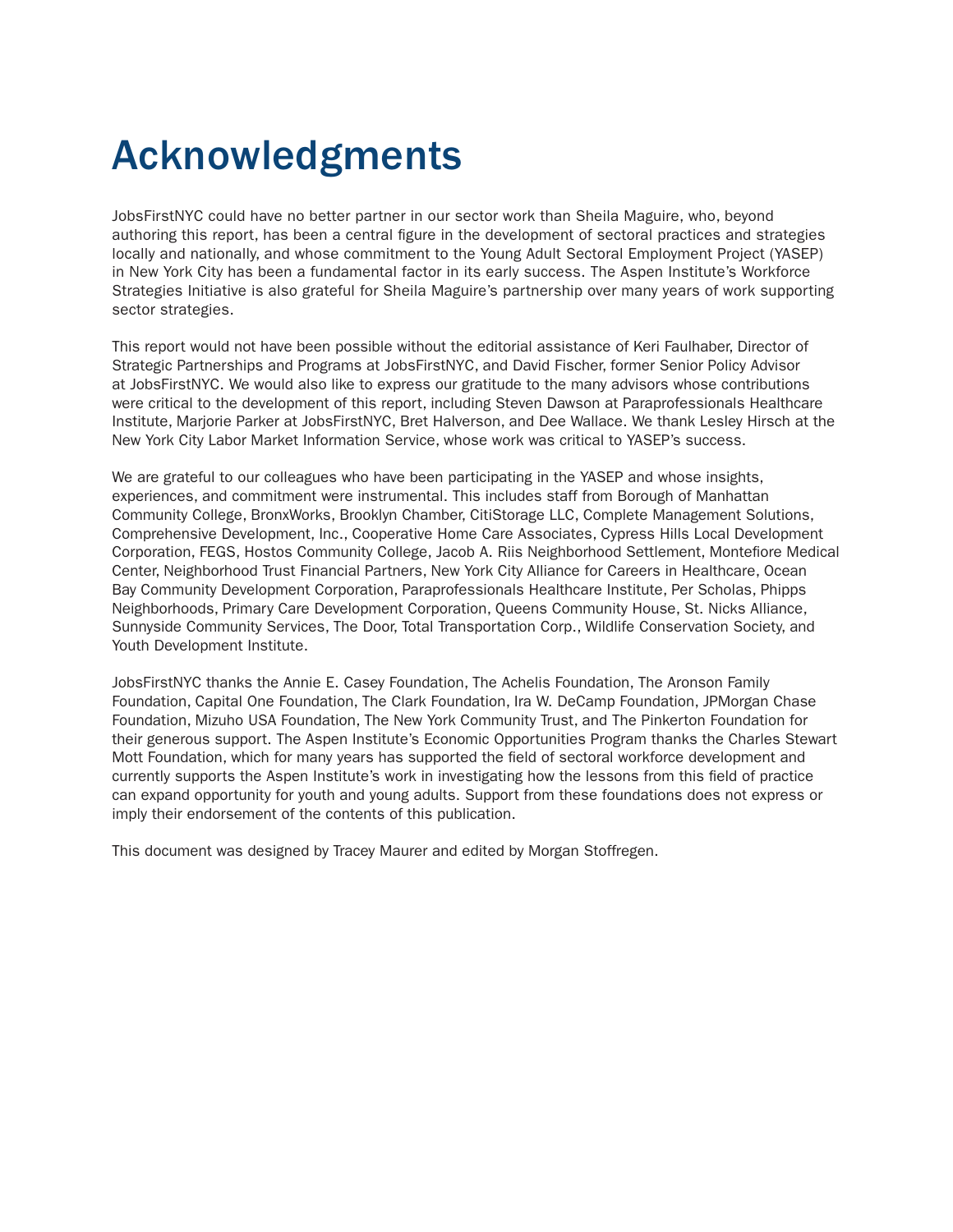Dear Colleagues,

Young people today face a tough job market. Many struggle to find work, and many others who do find jobs find only part-time, low-wage work. While all young adults are facing a tough economic environment, young adults from poor communities face particularly long odds of success. These individuals often attended schools that did not prepare them for college and lack the resources and social connections that might help them succeed in college if they were able to enroll. And while a college degree is not a guarantee of success in today's job market, the prospects for those who lack a post-secondary education are grim. Consequently, young adults in these communities face the prospect of long-term unemployment or work in low-wage jobs with no benefits, high turnover, poor supervision, and part-time hours.

Efforts to help young people access and complete college are important. But many young people need other options to gain skills and connect to jobs that might lead to economic stability for themselves and their families. Sectoral strategies—which have gained traction in the workforce development field over the past two decades—may offer an important alternative for these young people.

*Optimizing Talent* explores the promise and perils of adapting sectoral strategies for young adults. It draws from both promising results from studies on the effectiveness of sectoral workforce development and the experience of a network of young adult and sectoral practitioners expressly convened to answer the question, how can we most effectively adapt sectoral strategies for young adults? Galvanized by the unemployment crisis facing young people, many private foundations and government agencies are crafting solutions. With sectoral strategies at the heart of the recently passed Workforce Innovation and Opportunity Act and featuring prominently in a range of federal, state, and local workforce efforts, we hope that this report will add to the emerging knowledge about employment strategies aimed at young people.

Louis Miceli Executive Director JobsFirstNYC

Maureen Conway Vice President, The Aspen Institute Executive Director, The Economic Opportunities Program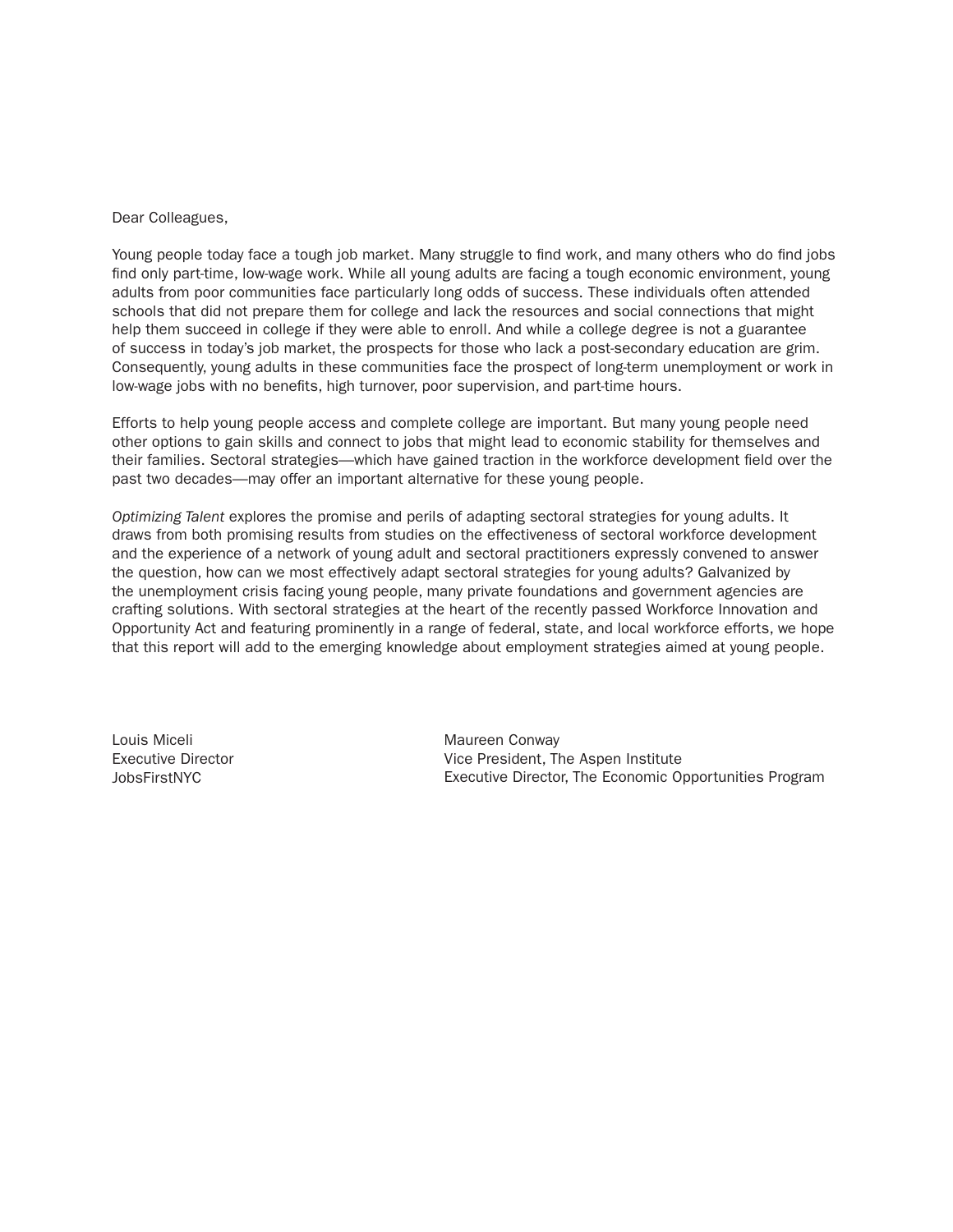# Introduction

Nationwide, one in seven young adults is out of school and not working.<sup>1</sup> While spells of unemployment are damaging to workers at any age, young adults take the hardest hit: their subsequent employability and earning power are reduced for decades, with much greater probability of joblessness and persistently lower wages. $2$  Young adults with lower educational attainment face the largest challenges in finding employment: the unemployment rate for out-of-school 16- to 24-year-olds with a high school diploma or less is 35.5 percent, more than five times that of young people in the same age group who hold a bachelor's degree or higher.<sup>3</sup> The recent recession has exacerbated existing racial disparities in employment outcomes for young adults: 20 percent of Latinos between the ages of 18 and 24 are unemployed, while for blacks the rate is 30 percent—more than twice the rate among white young adults, which stands at 14 percent.<sup>4</sup>

Even those who are able to find a job often struggle to achieve economic security. Young workers under 30 years old are disproportionately represented (more than double the rate of older workers) among the working poor, defined as full-time workers near or below the poverty line.<sup>5</sup> The poverty rate for parents under age 30 is at an all-time high, a fact with ominous consequences for their children, who do worse in school and are more prone to chronic health problems than their more financially secure peers.<sup>6</sup>

*Young workers under 30 years old are disproportionately represented (more than double the rate of older workers) among the working poor.*

Strategies that help young adults graduate from high school and obtain two- and four-year college degrees are essential for increasing the numbers of young people from low-income communities who gain academic credentials. But more is needed to respond to the young adult unemployment crisis and its long-term effects. As policymakers, practitioners, and philanthropic institutions have focused on workforce development in recent years, sector-based employment strategies have yielded particularly promising results for lowincome jobseekers and workers.<sup>7</sup> Indeed, sectoral strategies are at the heart of the recently passed Workforce Innovation and Opportunity Act (WIOA) and feature prominently in a range of additional Obama administration proposals. The act's mandate to focus on out-of-school young adults provides new opportunities to better serve this group of young people.

Optimism about sectoral employment strategies' value for young adults comes in part from a random assignment study published in 2010: the *Sectoral Employment Impact Study* (SEIS).8 The SEIS analyzed three sectoral initiatives in which, collectively, 37 percent of participants were between the ages of 18 and 26: the Jewish Vocational Services in Boston (JVS-Boston), a long-established human services organization that provided a 22-week accounting and medical office training; Per Scholas, a social enterprise in the Bronx that offered a six-month information technology training program that prepared participants to take the A+ certification exam; and the Wisconsin Regional Training Partnership (WRTP), a Milwaukee-based membership organization of local employers and unions that offered short-term trainings of two to eight weeks for positions in manufacturing, construction, and healthcare. The study found that a wide range of disadvantaged jobseekers, including young people, increased their earnings as a result of sectorfocused training programs.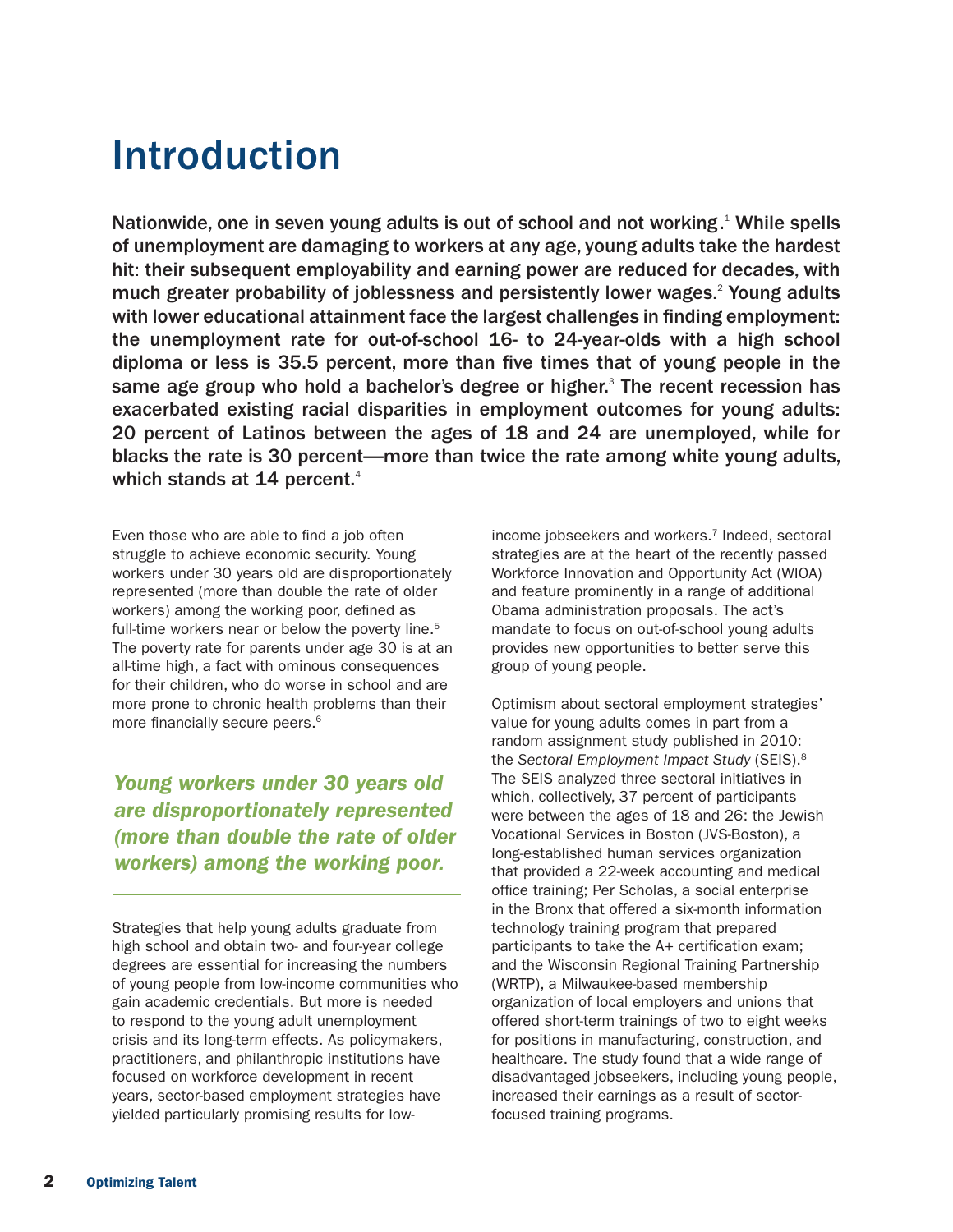In response to the SEIS findings, JobsFirstNYC —a workforce intermediary in New York City focused on connecting out-of-school, out-of-work young adults to the labor market—created a pilot, the Young Adult Sectoral Employment Project (YASEP).9 YASEP is premised on the importance of investing at the organizational and programmatic levels, where services are actually delivered and where improvements in priorities, structures, and relationships are more likely to survive the turnover in municipal and state administrations.

During the spring and summer of 2013, JobsFirstNYC convened more than 50 practitioners, policymakers, and researchers from workforce development and youth advocacy and service organizations to generate ideas on how they might adapt sectoral approaches to workforce development for young adults. Participants explored a range of questions: *What occupations should we target? How can we build supported career ladders? What certifications have real market value? How can employers and community-based organizations (CBOs) work together? How can we recruit and screen to best match young people to career opportunities? How will employers react to programs focused on young people? What are the unique needs of young adults, and how can they be met? Is young-adult-only programing needed? How do we serve those with fewer skills and lower education levels? How do we make sure young adults are not tracked into dead-end jobs? How can we work with employers beyond the hire?*

As a result of these meetings, 15 multi-organization workforce partnerships identified potential projects and applied for startup grants. In September 2013, JobsFirstNYC awarded \$50,000 planning grants to five of these partnerships, conducted site visits to each partnership, and inaugurated the YASEP Learning Community, which brought together teams from each partnership for five day-long sessions for shared learning and technical assistance. In 2014, three of the five partnerships launched young adult sectoral employment programs, and two additional partnerships joined the Learning Community (see appendix). Leaders from the participating organizations continue to meet regularly and are exploring how to work together on common issues. Now in its third year, the Learning Community is making progress as partnerships implement programs on the ground.

This report, which draws from the findings of the SEIS as well as the experience of YASEP, explores the potential to effectively serve young adults through sectoral initiatives. It examines the role of programs that work directly with young people around their employment, training, and educational needs. It is important to note, however, that many additional strategies are needed, including ones that target young people with low literacy and numeracy skills. This report explores how…

- 1) Policymakers and funders can help young people find alternative pathways to jobs, job stability, and job advancement by expanding and deepening access for young people to sectoral employment initiatives.
- 2) Community-based and young-adult-serving organizations can play a critical role in connecting young people to employment.
- 3) Collaboration across organizations is essential, and financial incentives to support partnerships must be built into future efforts.
- 4) Sectoral strategies can yield even greater gains when they go beyond strategies focused on job placement to partnering with employers to identify ways to improve workers' conditions while also supporting business success.

This report also discusses challenges to growing and sustaining these efforts—including the need for public investments to serve the substantial number of young people for whom college is not the best first step.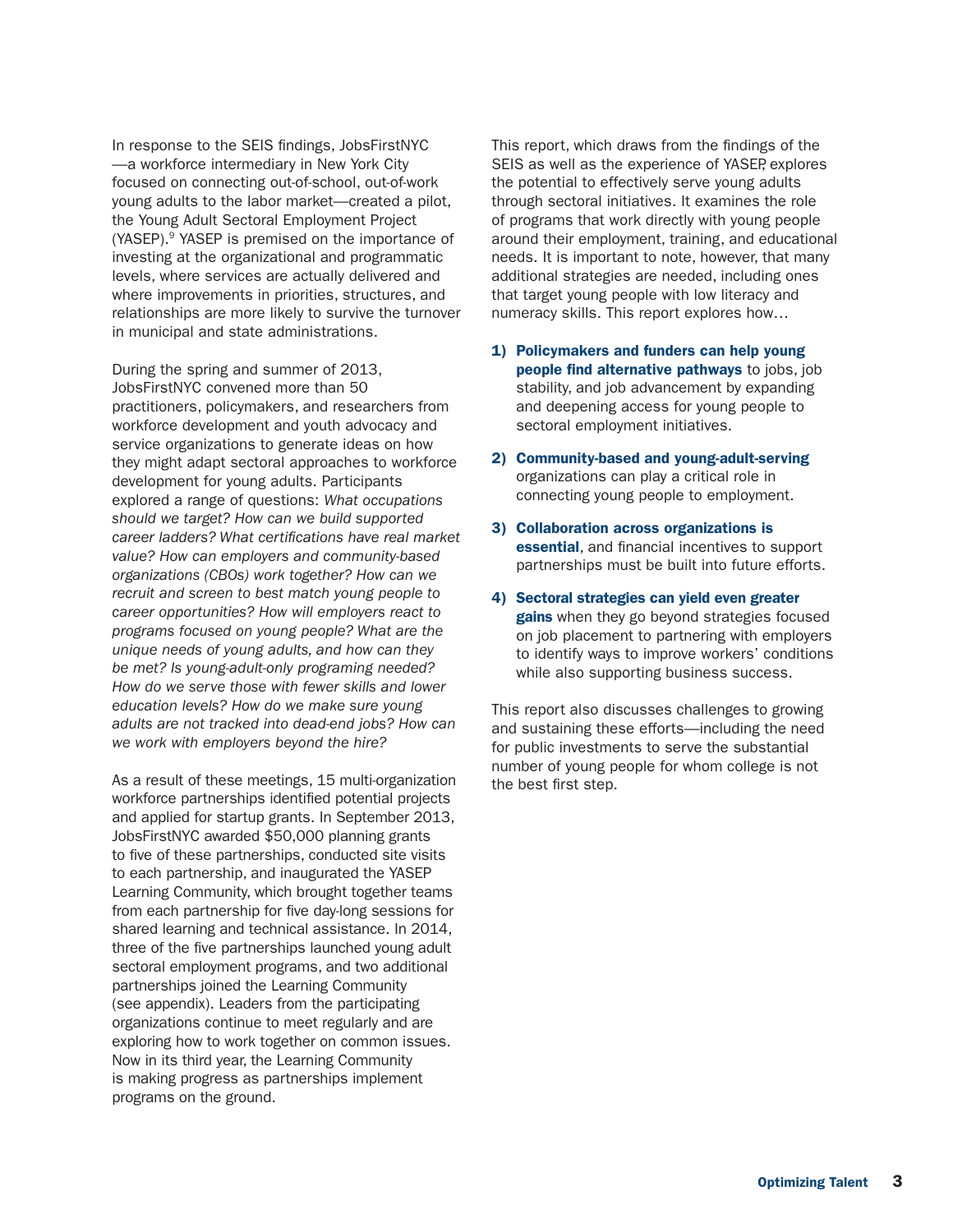# The Dilemma

Some estimates suggest that as many as 40 percent of young people in low-performing school districts end their high school experience without realistic access to a career, technical education, or guidance about college or career options (see figure 1).<sup>10</sup>



#### Figure 1: The Underserved Third

Adapted from Regina Deli-Amen and Stefanie DeLuca, "The Underserved Third: How Our Educational Structures Populate an Educational Underclass," *Journal of Education for Students Placed at Risk* 15 (2010): 27–50 HIGH SCHOOL (HS) **EXPERIENCE** 

| <b>HS grads who completed</b><br>advanced academic<br>classes and have<br>access to extensive<br>college counseling and<br>admissions support.                                                                          | White, higher<br>socioeconomic<br>status (SES), college-<br>educated parents.                                                                     |
|-------------------------------------------------------------------------------------------------------------------------------------------------------------------------------------------------------------------------|---------------------------------------------------------------------------------------------------------------------------------------------------|
| HS grads who completed<br>college prep curriculum/<br><b>Career and Technical</b><br><b>Education (CTE) program</b><br>for in-demand technical<br>occupations.                                                          | More ethnically<br>diverse. Latino and<br>black students likely<br>from two-parent<br>homes, attend<br>better-resourced<br>school districts, etc. |
| HS grads/HSE recipients<br>and HS dropouts. Took<br>general education classes<br>in public school districts<br>without access to rigorous<br><b>CTE opportunities; little</b><br>to no college or career<br>counseling. | Low SES, ethnic/<br>racial minorities,<br><b>English language</b><br>learners, parents not<br>college graduates.                                  |

**DEMOGRAPHIC** 

Growing up in the country's poorest communities, the great majority of these young people have a pressing need for employment. However, once they move beyond the reach of educational institutions, they have few pathways to gain additional skills and find employment. Even those with high school diplomas or equivalency credentials who enroll in community colleges often must take several semesters of remedial courses before being accepted into occupational training programs spending precious time and financial aid in the process. Few ultimately qualify to train for the better-paying service or technical entry-level

positions in sectors such as healthcare and information technology. Other young people turn to for-profit colleges for training and employment assistance, but too often emerge with sizable debts—a hindrance to additional financial aid and without the skills or connections they need to land a good job.<sup>11</sup> Worsening their circumstances, many young people with an urgent need to work to support themselves—and, in many cases, their children or other family members—will forego further education and most likely face a lifetime of low-wage, sporadic employment.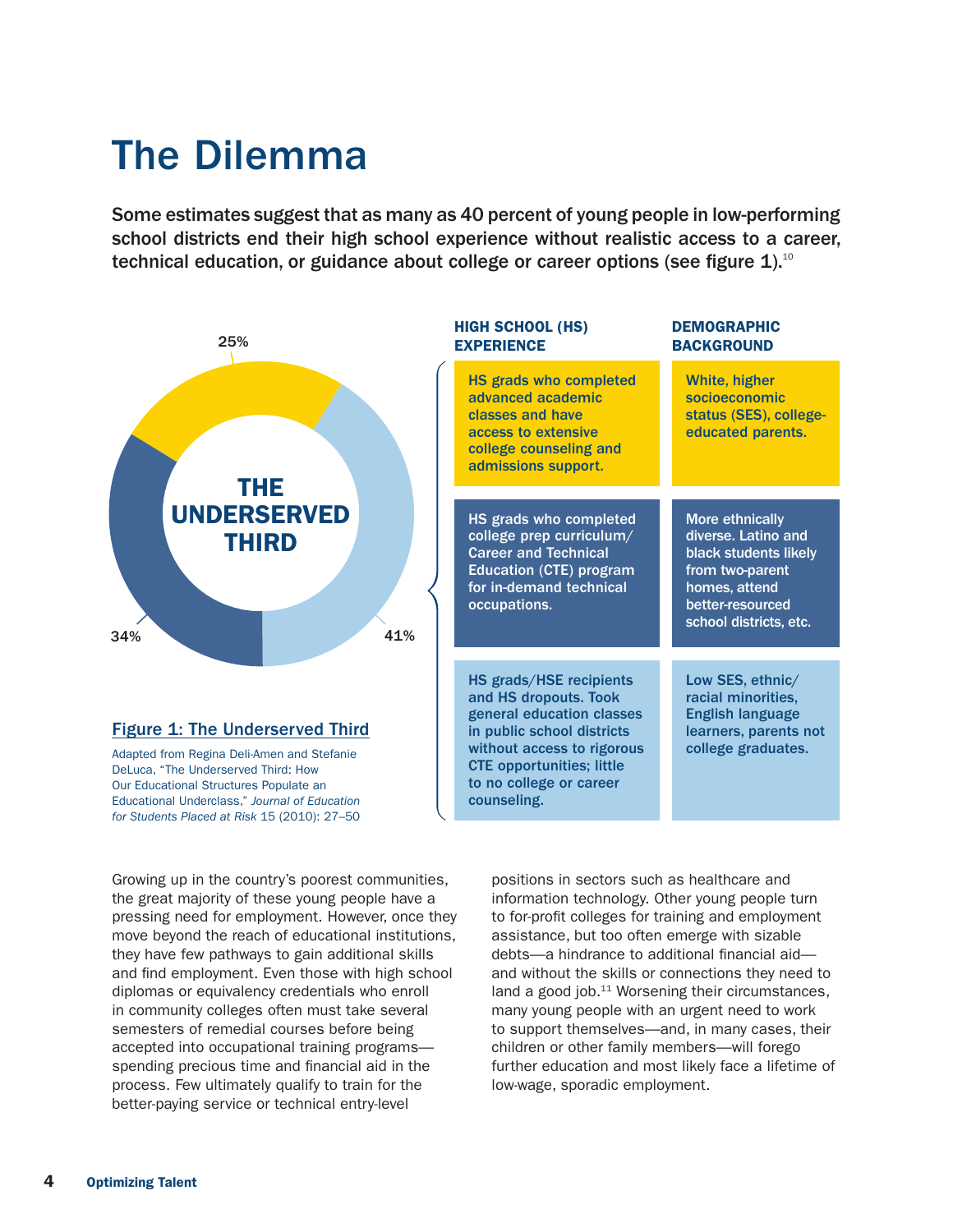# The Sectoral Approach: Part of the Solution

### WHAT ARE SECTORAL STRATEGIES?

A sectoral initiative "is not a prescribed set of practices; rather, it is a strategy, a set of functions, and a guiding vision to achieve defined results"<sup>12</sup> that "work toward economic development and economic inclusion at the same time."13 Known by a variety of terms, such as industry or workforce partnerships, sectoral employment initiatives most often operate as partnerships involving some mix of employers, employer associations, CBOs, unions, and community colleges, and are often led by a workforce development organization.

*These initiatives work with a clearly identified set of businesses, often small and medium sized, and set priorities and build programs based on a strong working knowledge of industry-specific hiring, training, and human resource needs.* 

These initiatives work with a clearly identified set of businesses, often small and medium sized, and set priorities and build programs based on a strong working knowledge of industry-specific hiring, training, and human resource needs. For example, two of the organizations featured in the SEIS, JVS-Boston and WRTP, gained industry insights from training not only new jobseekers but also employers' current and incumbent workers. By training incumbent workers, these organizations developed a deep knowledge of the employers' workforce needs and company cultures. Per Scholas gained knowledge of the information technology field through a strong and engaged employer network and by operating its own recycling center, to which employers donated end-of-life computers. In each case, information

about the targeted industries was a significant asset and contributed to the organization's success in providing relevant training and connecting participants to jobs. Many sectoral initiatives convene industry leadership with leaders of educational institutions and CBOs to align programs more effectively with labor market demand.

The Aspen Institute has played a key role in shaping efforts aimed at improving the prospects of low-income jobs seekers and workers. Drawing on extensive research on the work of practitioners in the field, the Aspen Institute defines a sectoral initiative as a "systems approach" to workforce development in that the goal is not only to train people to meet employers' hiring needs but also to identify factors—such as employer practices, access to educational institutions, and regulatory issues—that might affect a low-income jobseeker's prospects in the labor market (see Defining a Sector Strategy).<sup>14</sup> Sectoral initiatives focus on helping disadvantaged people gain access to and advancement into higher paying jobs by building career ladders, often through occupationally focused training programs. They also seek to raise the floor for workers in low-wage occupations by improving both workers' conditions and businesses' human resource and talent development strategies.15

For example, the Bronx-based Paraprofessional Healthcare Institute (PHI), a pioneering sectoral initiative launched in 1991, seeks to improve the care offered at home and in residential settings by increasing the quality of jobs for home health aides, certified nurse aides, and personal care aides. Its employer partner, the worker cooperative Cooperative Home Care Associates, provides employer-based training for hundreds of women each year, offering its graduates higher wages, guaranteed full-time hours, benefits, and a mechanism through which workers can become owners. PHI has also translated its knowledge of industry practice into changes at the industry level. Each year, it helps more than 20 home care agencies and nursing homes, including some of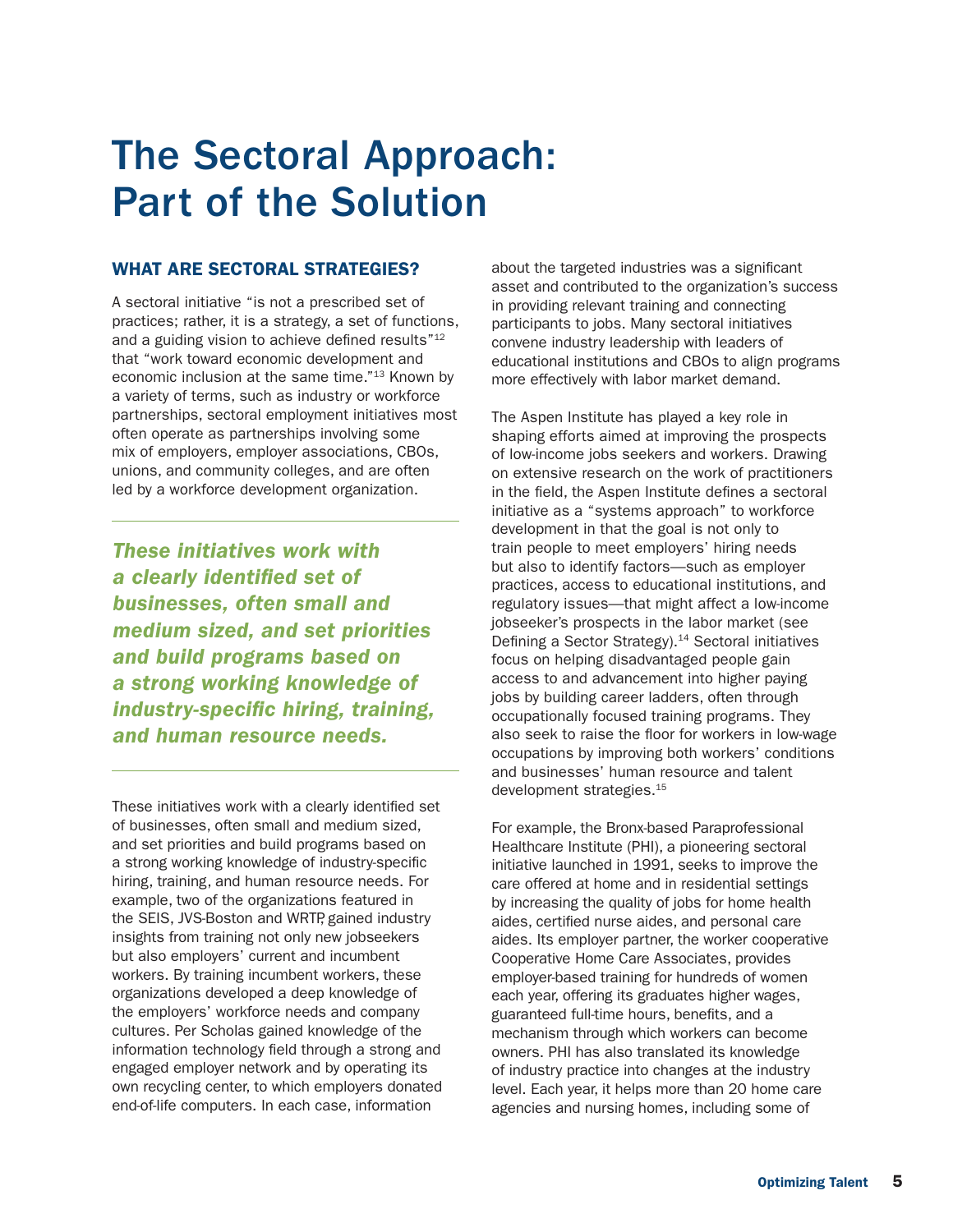# DEFINING A SECTOR STRATEGY

Workforce programs are part of a larger set of actors that influence a region's labor market, and the resulting workforce outcomes are greatly influenced by how these other actors operate. Thus, we define a "sector strategy" as a systems approach to workforce development—typically on behalf of low-income individuals—that

- targets a specific industry or cluster of occupations, developing a deep understanding of the interrelationships between business competitiveness and the workforce needs of the targeted industry;
- intervenes through a credible organization, or set of organizations, crafting workforce solutions tailored to that industry and its region;
- supports workers in improving their range of employment-related skills, improving their ability to compete for work opportunities of higher quality;
- meets the needs of employers, improving their ability to compete within the marketplace; and
- creates lasting change in the labor market system to the benefit of both workers and employers.

Adapted from Maureen Conway, Amy Blair, Steven L. Dawson, and Linda Dworak-Muñoz, *Sectoral Strategies for Low-Income Workers: Lessons from the Field* (Washington, DC: Aspen Institute, 2007), p. 2.

the nation's largest and best known, adapt fieldtested practices. PHI offers entry-level, in-service, and incumbent worker training curricula for directcare staff and also works with federal agencies and stakeholders in ten states, promoting higher wages, increased access to health insurance, and better training and supervision for direct-care workers.

### WHICH JOBSEEKERS AND WORKERS DO SECTORAL STRATEGIES SERVE?

A sectoral employment approach provides a framework for organizations to collaboratively develop and implement strategies that are rooted in a nuanced understanding of employers' needs and perspectives, as well as workers' conditions in the target sector. Flexibility is a key element: just as sectoral initiatives tailor their programs to specific local or regional employers and occupations within certain industries, they also do so for a variety of program participants, such as women, the formerly incarcerated, and incumbent workers. In fact, most initiatives are essentially required to do this by virtue of the resources that support their programs: public funds typically come with eligibility restrictions for those served, while private money typically reflects the interests and priorities of whoever writes the check. The ability of sectoral initiatives to align the interests of employers, current or potential workers, and public and private funders is an essential element of their success (see figure 2).

As is true for many sectoral initiatives, the three organizations studied within the SEIS focused on specific populations in light of the organizations' funding sources and organizational missions. For JVS-Boston, which drew primarily on federal Temporary Assistance for Needy Families funds, 88 percent of its participants were women, just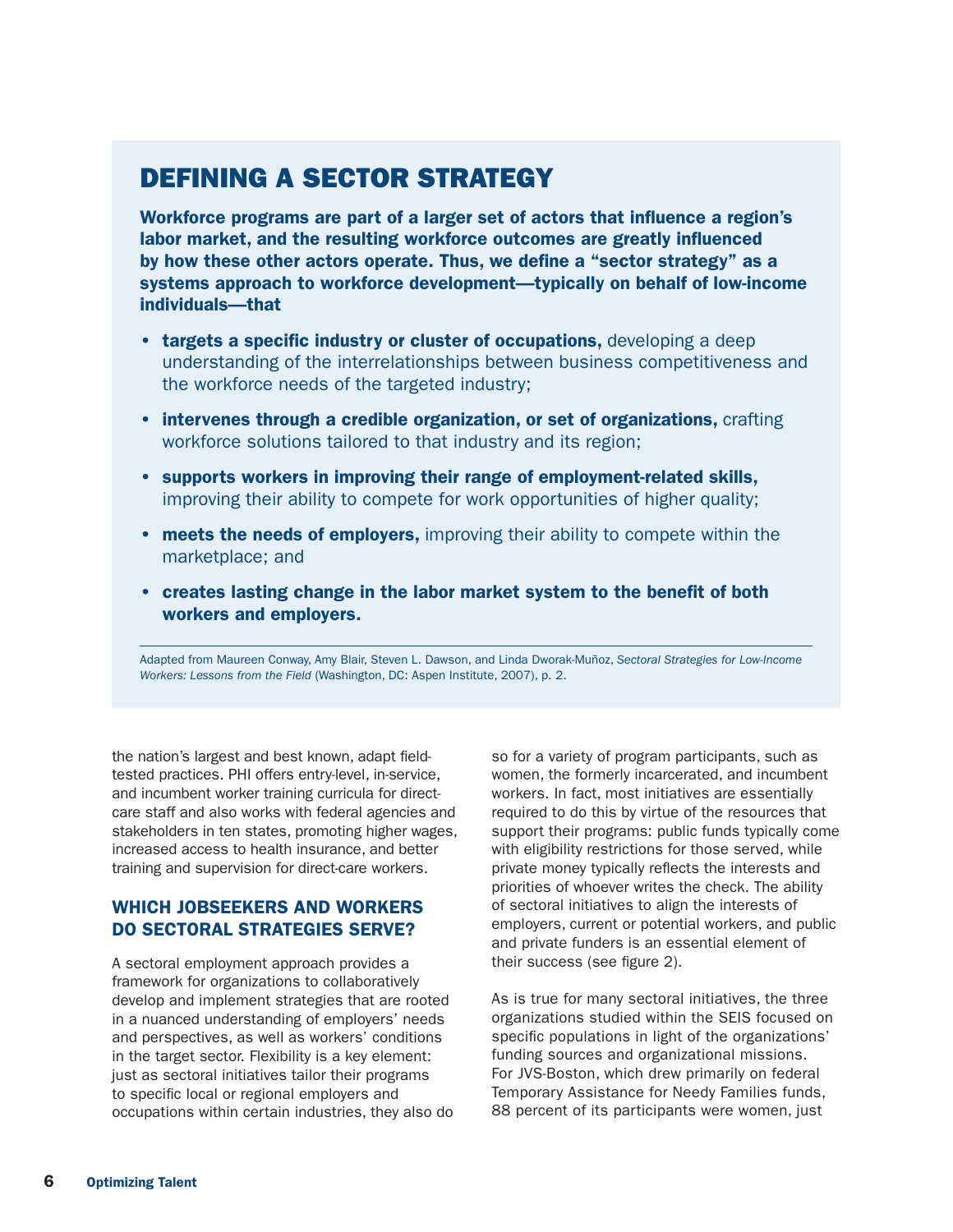

### Figure 2: Sectoral Initiatives

under half of whom were between 18 and 26 years old. For its part, WRTP focused on helping Milwaukee residents gain access to quality and in many cases union—jobs. Its member employers and unions provided funding for training once participants were on the job, but services for jobseekers (80 percent of whom

*The diversity of the resulting programs suggests that sectoral employment approaches may be uniquely capable of addressing the needs of diverse groups of unemployed and economically disadvantaged young people—as well as the wide range of employers and industries that hire them.*

were African American) were funded by the Workforce Investment Act. Per Scholas, funded by primarily private sources, helped people from low-income communities gain access to the information technology industry. Based in a low-income community in the Bronx with a large population of African Americans and Latinos, Per Scholas works with a high proportion of students of color (50 percent of its participants were African American and 41 percent were Latino) and connects them to technology jobs, occupations known to have an underrepresentation of African Americans and Latinos.

As is generally true of sectoral approaches, the three SEIS organizations did not implement the same program model. Each targeted a different employment sector or, in the case of WRTP, worked with employers in multiple sectors. Their training varied in length and offered a range of credentials, including program-generated and industryrecognized certifications. Entrance criteria for their participants differed according to the target occupations; and employer involvement, although integral to each organization, was structured in different ways. The diversity of the resulting programs suggests that sectoral employment approaches may be uniquely capable of addressing the needs of diverse groups of unemployed and economically disadvantaged young people—as well as the wide range of employers and industries that hire them.

### HOW DO SECTORAL PROGRAMS SUPPORT YOUTH DEVELOPMENT?

Embedded in today's most effective young adult programs and strategies is an understanding of youth development that includes close relationships with caring adults, high expectations, engaging learning activities, opportunities to make a difference to others, and support where the young people live, work, and study.<sup>16</sup> Youth program interventions—often based on youth development—provide a progression of experiences that prepare young people to take on adult responsibilities, including employment. The SEIS identified common program elements shared by all three organizations that align with and can support these youth development approaches.

For example, sectoral employment initiatives often use group experiences to teach participants about teamwork and cooperation on the job. This cohort model has been found to be effective in other educational settings, such as community colleges.17 In cases where young people are in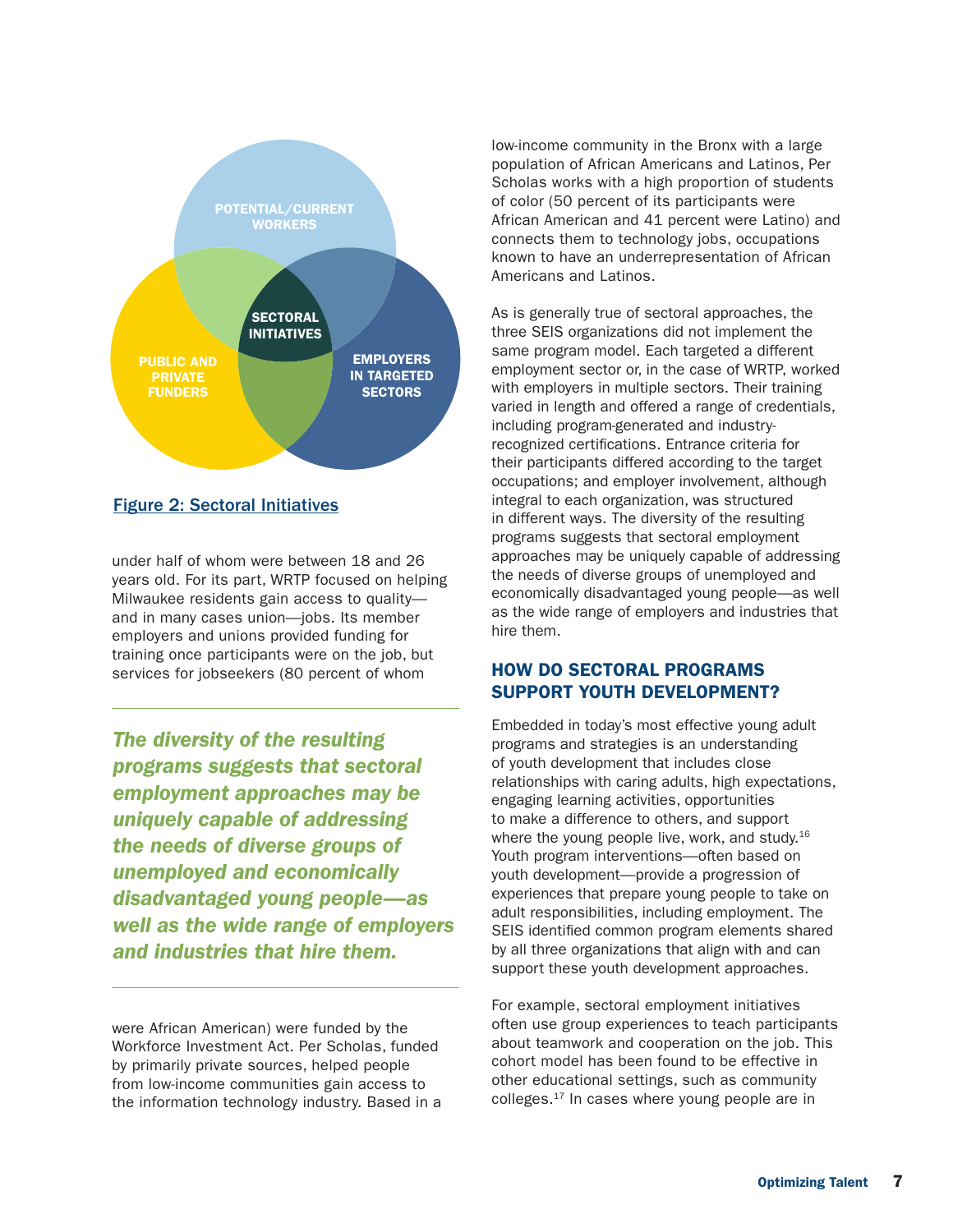# COMMON PROGRAM ELEMENTS

- Strong organizational capacity—with the ability to adapt.
- A strong link to local employers that results in an understanding of the target occupation and connections to jobs.
- Job readiness, basic skills, and hands-on technical skills training offered through the lens of a specific occupation or sector.
- Recruitment, screening, and intake processes that result in a good match between the applicant, the program, and the target occupation.
- Individualized services to support training completion and success on the job.

mixed-age cohorts, this may provide opportunities for developing meaningful relationships with a range of supportive adults that are key to young people's success.

Further, sectoral training is often structured and delivered through the lens of its targeted occupation and industry, and it provides opportunities for hands-on and interactive instruction that might better fit the learning styles of young people who have not been successful in their prior school settings.

Sectoral initiatives also include strong connections to employers that offer access to job leads and interviews, work experience, and internships. This may be particularly important for disadvantaged young people, who typically lack the employment networks that their more advantaged peers have. Evaluations of young adult programs have cited the importance of work experience, particularly paid work experience, in keeping young people engaged in employment programs and helping them develop an understanding of the work environment an important component of positive youth development. Sectoral initiatives can also guide young people toward short-term industry certifications valued by local employers and can support them in earning these certifications. This is particularly important in light of the fact that the market value of certificates varies greatly by industry and the local and regional context.

Sectoral training programs also build value with employers in the target industry by helping them "sort" the labor market—in other words, find candidates who are a good match for their hiring needs. To do this, the programs assess and screen applicants to ensure that participants are a good match for the targeted occupation and

*Sectoral initiatives include strong connections to employers that offer access to job leads and interviews, work experience, and internships. This may be particularly important for disadvantaged young people, who typically lack the employment networks that their more advantaged peers have.* 

that they have the skills and supports needed to successfully complete training and transition to work in the sector. The careful screening of candidates characteristic of sector-based programs increases the chances that young people will experience success.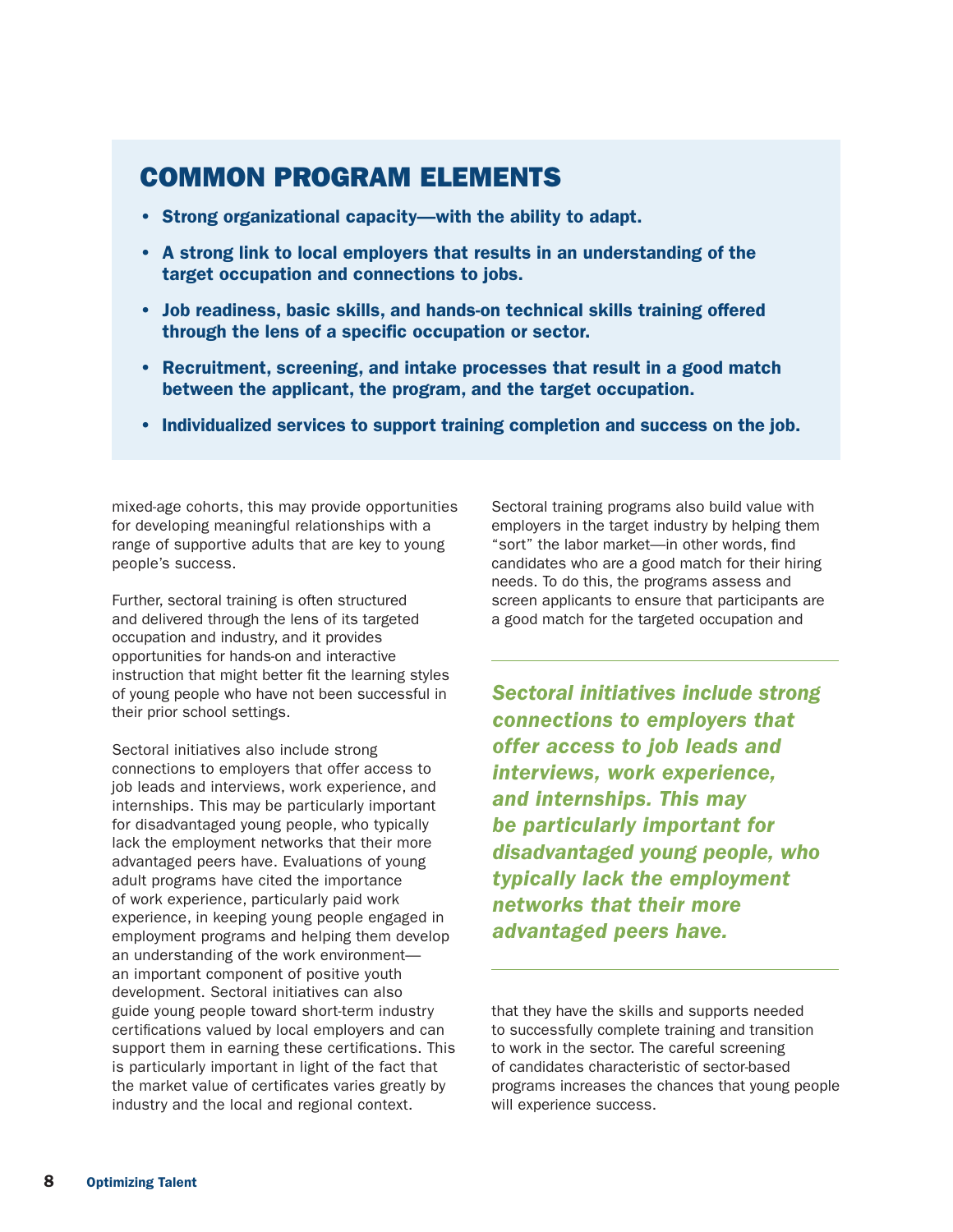# The Promise

## EXPANDING ACCESS AND SUCCESS

Young adults are defined by public and private funding sources using different age ranges— 16 to 21 or 18 to 24, for example—which means that many young people are generally eligible both for specific youth-oriented services and for publicly funded *adult* workforce programs. The organizations featured in the SEIS are not unusual in that a significant proportion of the people they serve are young adults. In fact, a recent study on sectoral initiatives that received federal funding for workforce services targeted at lowincome populations reported that about one-third of participants were under 25.18 In some cities, programs supported by these funding streams are the largest providers of services to young adults.

*A recent study on sectoral initiatives receiving federal funding for workforce services targeted at low-income populations reported that about one-third of participants were under 25. In some cities, programs supported by these funding streams are the largest providers of services to young adults.*

In adapting sectoral strategies for young adults, it is important to ensure that services are in place to increase their chances of success within current programs. While all three organizations examined in the SEIS incorporated each of the elements discussed above to some degree, they implemented them differently based on the target industry, jobseekers or workers, and the capacities of the lead organization and its partners. It may be the case that the choices made during program design allow organizations to serve some populations more effectively than others.

JVS-Boston and Per Scholas offered longer-duration training and achieved successful results with young adult program participants. For example, JVS-Boston offered intensive and personalized support, which was quite successful with young participants. WRTP, on the other hand, offered the shortest training and fewest work supports; not surprisingly, its young adult participants fared less well. Although WRTP was successful with many specific target populations (for example, formerly incarcerated WRTP participants earned over \$8,000 more per year than formerly incarcerated individuals in a control group), the young adults served in the program generally did not keep those jobs long enough to make a difference in their overall earnings. Perhaps more support or additional training would have helped participants retain those jobs over time. Sectoral programs that already have strong participant supports may be particularly well positioned to effectively serve young adults.

### FUSING EXPERTISE: COLLABORATION AMONG KEY PARTNERS

Few organizations start out with expertise in both an industry sector and in effective youth development practices. PHI and Per Scholas, both members of the YASEP Learning Community with deep sector knowledge, identified placement and retention as key areas in which young adults did not fare as well as their adult counterparts. Working with the Youth Development Institute, a technical assistance provider in New York City, these organizations were able to identify key programmatic adaptations that would improve outcomes for their young adult participants. Each organization hired an on-site young adult specialist to help trainees connect with supports, and PHI holds regular rap sessions to explore issues that participants are experiencing in training and on the job.

In addition to improving its internal capacity to work with young adult trainees, Per Scholas worked with young adult service providers to strengthen its pipeline of young applicants and bolster their prospects for success once on board. Initially working with a group of CBOs, Per Scholas modified its assessment approach and now refers young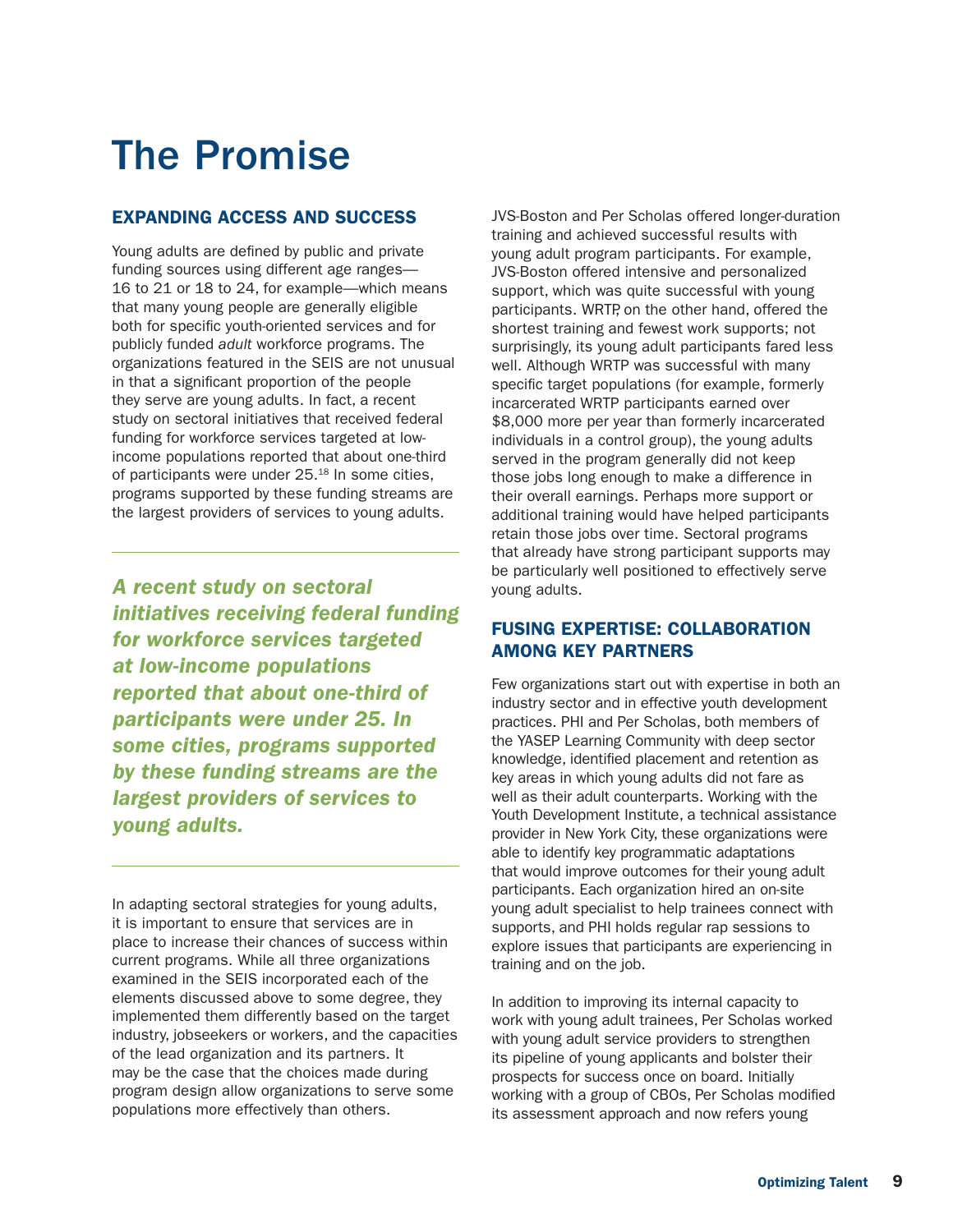candidates who do not meet tenth-grade reading and math levels (which are program requisites) to a five-week program that blends academic and technical instruction offered by its partner young adult provider, The Door. Candidates who are successful in increasing their grade level are guaranteed immediate admission to Per Scholas.

In other cases, organizations may have expertise in serving young adults but lack industry knowledge and relationships with other partners crucial for successfully executing a sectoral initiative. For example, Comprehensive Development, Inc. (CDI), a lead YASEP partner, provides academic, career readiness, and social supports to help disadvantaged students graduate from high school and succeed in college or in sustainable careers. CDI works in partnership with a traditional public high school and two transfer schools that are designed to re-engage students aged 15–21 who have dropped out of high school or fallen behind in credits. It serves 33 percent of all New York City transfer students who are 19 years or older; the majority of students qualify for free or reduced lunch (the standard measure of poverty in New York City schools) and have adult responsibilities—sole or joint support of a family, children, and full- or parttime work. Forty percent of CDI students do not enroll in college; of those who do, approximately half drop out within two years. CDI estimates that more than a thousand of its alumni under age 25 are neither working nor in school, not including those who are marginally employed in part-time or temporary work. CDI alumni remain connected to CDI through social media and strong organizational and personal relationships. CDI's motivation for joining YASEP was to create an effective alumni re-engagement strategy that would help provide an answer to many CDI alumni who ask, "What's next?"

As a member of the Learning Community, CDI shored up its understanding of healthcare by partnering with the New York Alliance for Careers in Healthcare (NYACH), a workforce partnership of employer associations within the healthcare sector, and the 1199/SEIU Training and Employment Fund, a labor-management partnership. NYACH helped CDI navigate the changes affecting frontline workers and choose relevant certifications in light of the industry reforms that are underway as a result of the federal Affordable Care Act and New York State's Medicaid redesign. After receiving

feedback from a NYACH-convened employer advisory group that included federally qualified health centers and hospital-based clinics, CDI focused on the Certified Medical Assistant (CMA) occupation, which is currently in demand and provides a first step in a career pathway. Building on CDI's existing relationship with the Borough of Manhattan Community College (BMCC), NYACH suggested partnering with BMCC, which is one of the City University of New York schools that NYACH had previously worked with, to enhance the school's CMA program based on industry and employer input. CDI, NYACH, and the Primary Care Development Corporation—a recognized expert in the field of healthcare training and instruction—partnered to develop an intensive seven-week bridge program that includes an introduction to healthcare and care coordination, as well as customer service and communication skills. NYACH then worked with New York City's Workforce1 Healthcare Career Center, which is focused on healthcare employment, to ensure that CDI's first YASEP cohort could apply for Individual Training Grants to cover tuition to BMCC's CMA program. After students complete the bridge program, CDI provides support through CMA training, internships, and employment services.

#### CRITICAL COMMUNITY CONNECTIONS

Particularly for young people who have fewer skills and connections to the labor market, youth-serving organizations that are involved in school-based efforts or in alternative school settings bring a deep knowledge of young people's needs. Youngadult-serving organizations such as CDI can play a critical role in connecting young people to employment and in supporting them once they are on the job.

Programs for young adults are also frequently housed in CBOs, which are focused on specific neighborhoods with high poverty rates and where young people who are neither working nor in school are concentrated. For example, 18 of New York City's 55 neighborhoods are home to over half of all out-of-school and out-of-work young adults in the city.<sup>19</sup> Meeting young people where they live, drawing them in, and keeping them engaged is critical to helping them gain the skills, education, and experiences that will enhance their chances of economic success.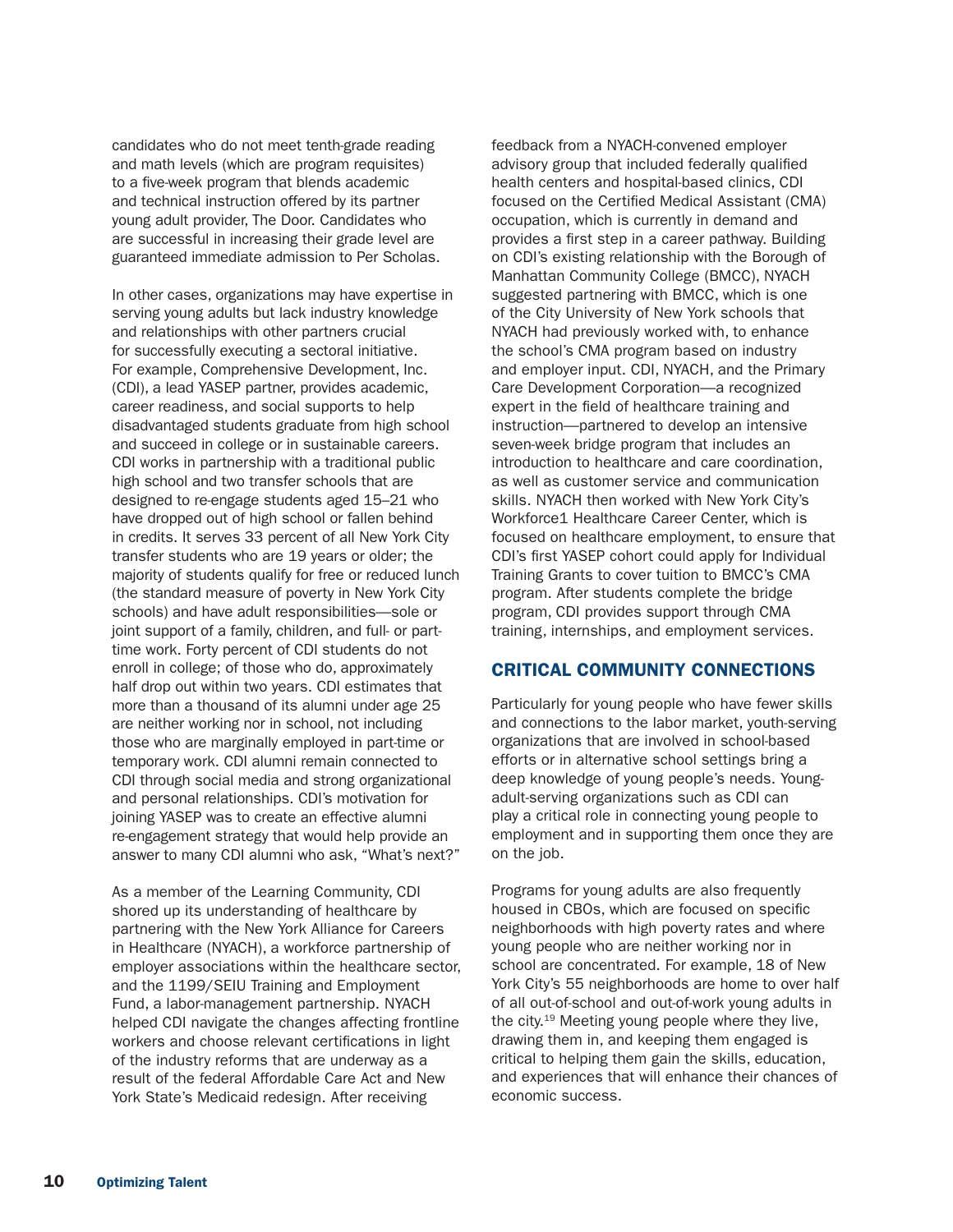For example, several partnerships in the YASEP Learning Community are led by CBOs that have extensive experience with and programming targeted toward local young people. Partners in the Queens Workforce Collaborative—Queens Community House, Jacob A. Riis Neighborhood Settlement, Sunnyside Community Services, and Ocean Bay Community Development Corporation all have strong connections to young people in their neighborhoods due to the after-school college access programs and literacy instruction they offer. Phipps Neighborhoods partners with city agencies and private funders to provide resident support and family programs in the Bronx and Manhattan. These include child care; after-school programs; summer camp; literacy, ESL, and High School Equivalency instruction; college prep; and work readiness.

These organizations are also involved in other community-building, local housing, and economic development efforts, and may be uniquely positioned to work with employers in their neighborhood. For example, Phipps Neighborhoods is working with a key anchor institution in the Bronx, Montefiore Medical Center, to provide direct employment and certification programs in partnership with Hostos Community College. Similarly, Cypress Hills Local Development Corporation (CHLDC), also a YASEP Learning Community member, offers services to young people in East New York and focuses on transportation and logistics, a sector that has a strong and growing presence in its neighborhood. The Queens Workforce Collaborative is focused on building relationships with small neighborhood employers in the food industry across Queens, with the aim of connecting young jobseekers to employment and supporting them to stay on the job.

### THE COST OF COLLABORATION

In recent decades, workforce development programs have operated largely within a performance-based system focused on immediate job placement. Constrained by short time frames and scant resources, organizations are expected to achieve large-scale results, while working toward performance milestones that reward a transactional focus on finding jobs for participants. Making matters worse, both workforce and youth development programs are funded by public and private agencies that impose different eligibility

*Constrained by short time frames and scant resources, organizations are expected to achieve largescale results, working toward performance milestones that reward a transactional focus on finding jobs for participants.*

criteria and measure success in different ways. This has spawned two distinct fields of practice and few incentives to work together. In fact, organizations are encouraged to compete against one another for a continually dwindling pool of resources. This has created significant barriers to combining resources, leveraging organizational strengths and capacities, and working toward more sustainable and durable employment outcomes for the vulnerable young adults that both systems separately serve. In turn, this makes it difficult to target longer-range—and often more expensive outcomes that are essential for young people's success in the labor market. In this context, organizations' capacity to develop a more strategic approach has been limited. Past initiatives such as Youth Opportunity Grants encouraged crossstakeholder coordination, but stakeholders have found it difficult to sustain the systems and partnerships needed to deliver the education and training services young adults require and to connect them to work opportunities.<sup>20</sup>

The YASEP planning grants acknowledged these very real development costs involved in understanding a target sector and in developing and deepening relationships with partner agencies. Executive leadership and staff of YASEP partner organizations invested significant time—well beyond the value of the grant—in developing their strategy for adapting sectoral strategies for young adults, including attending day-long meetings as partnership teams. In fact, many partnerships used the grant to hire consultants to support strategy development.

Developing effective workforce approaches for young adults requires utilizing measures for success that go beyond short-term or even longterm job placement. Indeed, traditional measures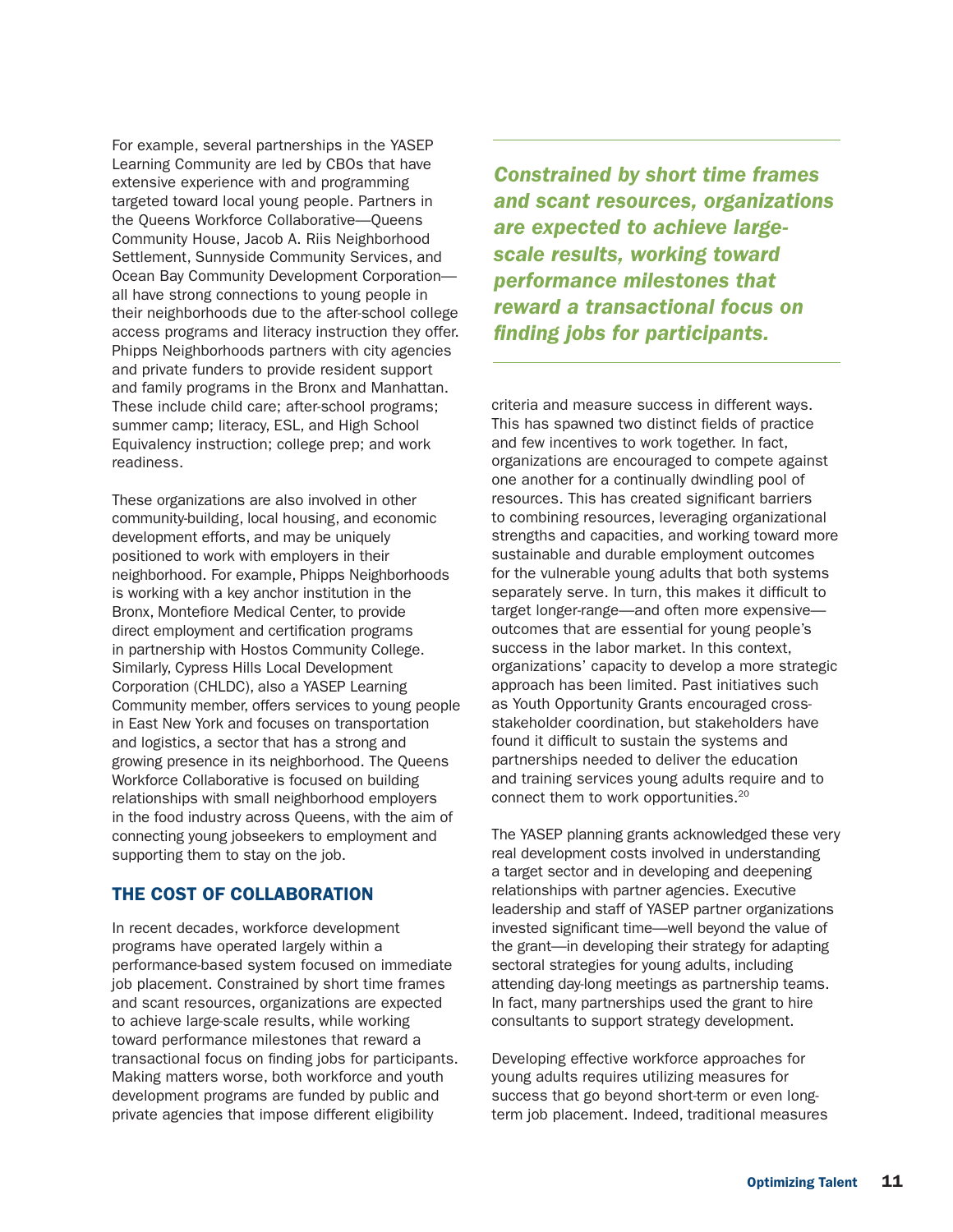might be less important, at least initially, than less easily quantifiable outcomes, such as partnership development and practice changes among employers or partners. For example, at CDI's three partner schools, career programming is increasingly being shaped by an understanding of employers' needs through discussions at CDI

*Developing effective workforce approaches for young adults requires utilizing measures for success that go beyond short-term or even long-term job placement.* 

board meetings (which school principals, although not members of the board, attend) and at school staff meetings (which CDI staff attend). In the winter of 2015, the board, the three public school principals, and CDI leadership set a long-term strategic goal to build programs and foster a school culture that develop core competencies identified by industry partners. Further, BMCC has worked closely with CDI staff to meet the needs of out-of-school young adults and to make adjustments that accommodate a cohort approach (in which students take classes together), which is an effective young adult support strategy.

Given the significant costs that sectoral training programs incur to recruit and screen candidates, partnering with young-adult-serving organizations could be cost-effective. Sectoral programs screen many candidates to find individuals whose interests and abilities represent a good match for the target occupation, who have sufficient English and math skills, and who have adequately stable living arrangements to successfully complete the program. Organizations that have long-standing relationships with young adults can play a critical role in recruiting and screening young people for sectoral programs, as well as in providing career exploration and preparing students for success in certification training. Likewise, CBOs that work in neighborhoods with high concentrations of out-of-school and out-of-work young people can meet young people where they live and more effectively draw them in. Such collaboration must go beyond a simple referral, which can often result in frustration if young people are not accepted into the sectoral program. It often requires a significant investment of time and relationship building to ensure that there is a solid understanding between young adults and sectoral organizations regarding the skills needed by young people to qualify for the program. Through such collaboration, efforts with a specific focus on young people can strengthen the larger workforce field rather than creating another set of siloed programs that will further fragment workforce and youth development efforts.

### A PATHWAY TO GREATER GAINS

High unemployment rates among young people hide an even harsher reality: many of those who are working are disproportionately employed in low-wage jobs in the retail, wholesale, and hospitality industries. Positions such as sales assistants, cashiers, stockers, dishwashers, and wait staff tend to be characterized by parttime hours, temporary work arrangements, and a lower likelihood of receiving benefits. While some have argued that entry-level positions help young people get an initial foothold in the labor market and subsequently move up to better-paying jobs, research suggests that relatively few workers actually advance from low-wage work into higherpaying positions.<sup>21</sup>

*Beyond increasing access to skilled, higher-wage jobs, sectoral strategies have helped raise the floor in traditionally low-wage occupations, improving workers' conditions in ways that can also support business success.* 

Beyond increasing access to skilled, higherwage jobs, sectoral strategies have helped raise the floor in traditionally low-wage occupations, improving workers' conditions in ways that can also support business success. Changes that help reduce turnover and raise worker productivity such as adjusted work schedules, training for supervisors, and business coalitions to address common problems and raise standards within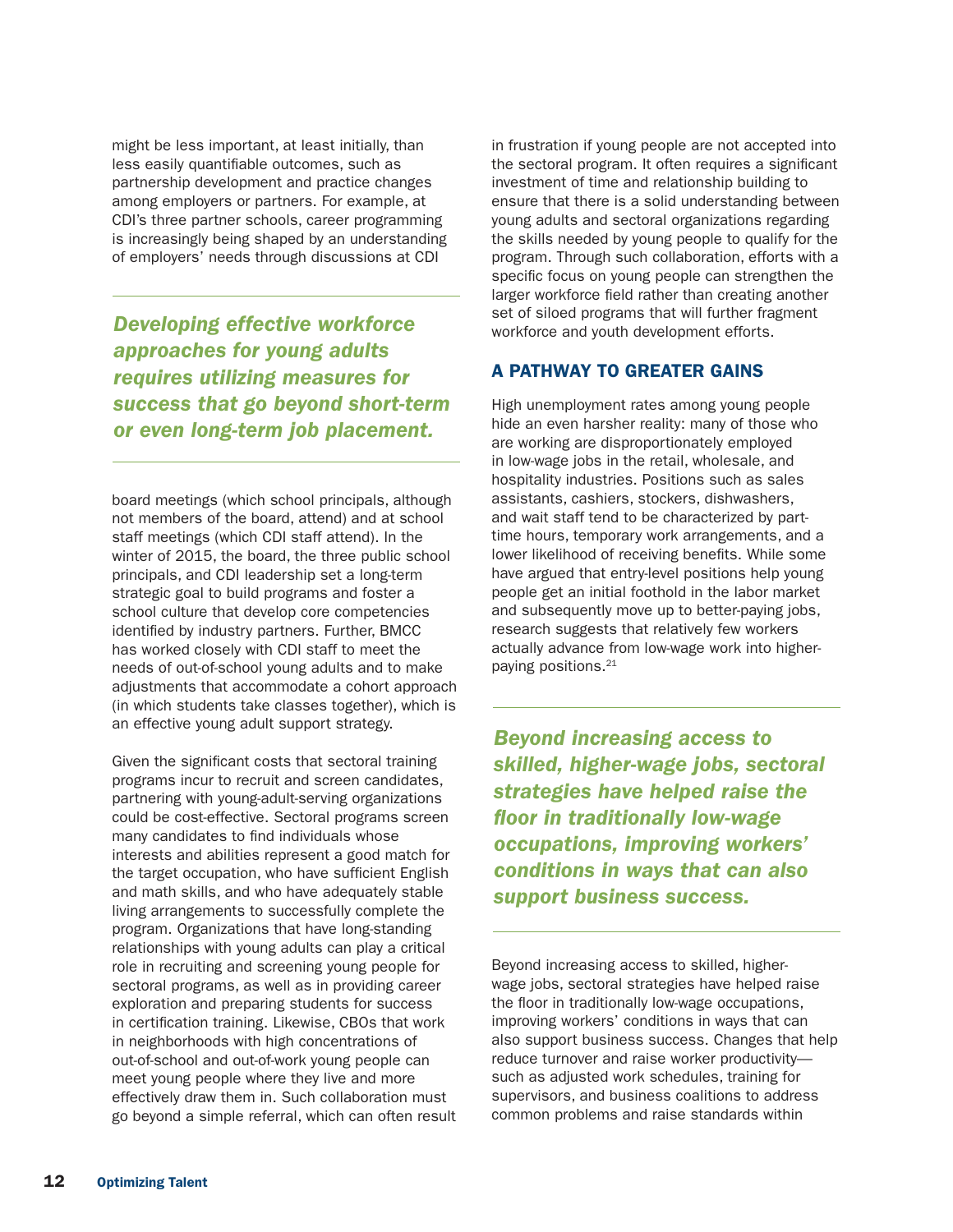the industry—can result in benefits to employers. For example, four healthcare employers that implemented new talent management practices in a sectoral partnership in Pennsylvania saw significant increases in retention.<sup>22</sup> And IKEA executives have recently seen declines in turnover as a result of increasing entry-level wages.<sup>23</sup>

Investing in strategies to help employers in lowwage industries improve their talent pipelines and human resource practices—which, in turn, can benefit their business outcomes—can have a significant positive impact on the many young adults who work within those sectors. For example, PHI has leveraged its established network of home care agencies and nursing homes to disseminate good practices—such as promoting experienced home care workers to peer mentor positions to support new hires—to other providers in the industry. And through its existing strategy to support all home care workers, PHI can advocate for practices throughout the industry that support young adults. Similarly, young people who attend Per Scholas will benefit from its joint effort with business partner Doran Jones to create hundreds of technology jobs in the United States, specifically the South Bronx, through the creation of the Urban Development Center.

Founded and led by local community residents and merchants, YASEP Learning Community member CHLDC has provided employment services to young people and adults in its East New York neighborhood for 20 years. Through its work in the Learning Community, CHLDC has focused on the logistics and transportation sector, which has a considerable presence in Cypress Hills and is anticipated to continue growing. Entry-level jobs (such as messengers, dispatch clerks, and records center specialists) are accessible to people with basic skills at the fourth- and fifth-grade level, and do not require a High School Equivalency Diploma. These jobs can lead to a variety of higher-level positions with the opportunity for advancement opportunities that increase if the jobseeker can move into driving positions and get a commercial driver's license.

Working with business partners, CHLDC offers intensive hands-on human relations skills training, as well as an orientation to the transportation and logistics industry. Once participants find

employment, they join CHLDC's CHAMPION Network, a service for jobseekers across CHLDC's employment programs, and can choose from a menu of training options, including driver's education and commercial driver's license training, provided on site at CHLDC with the participation of employer partners. CHLDC's focus on this sector has already shown positive results: participants' initial wages increased from \$8.83 an hour before joining the sectoral initiative to \$10.90 an hour after the program's first year of implementation.

In exploring the transportation and logistics sector using data provided by the NYC Labor Market Information Service, CHLDC decided to focus on paratransit. CHLDC was also informed by its work with the largest paratransit provider in New York City and largest employer in its neighborhood. CHLDC saw that the demand for drivers was derived, at least in part, by high attrition during mandatory on-site training and within the first 90 days of employment; in addition, it learned that low retention rates were the norm across the paratransit industry in New York City. Seeing an opportunity over the long term to address these issues, CHLDC hired a specialist with 20 years' experience in the paratransit industry who has built relationships with a broad range of paratransit companies. To meet these companies' immediate needs, CHLDC recruits young people up to age 30 to undertake training and orientation; and after participants gain the needed additional license, they are referred directly to CHLDC's business partners for jobs. One employer partner now refers all its young adult applicants to CHLDC for training prior to employment, and another has agreed to track CHLDC graduates' employment retention against the companies' overall retention rate. One paratransit employer has raised its wages to be more competitive. Meeting employers' immediate needs for drivers is the first step in understanding what industry-wide changes could improve retention among the workforce, including young adults.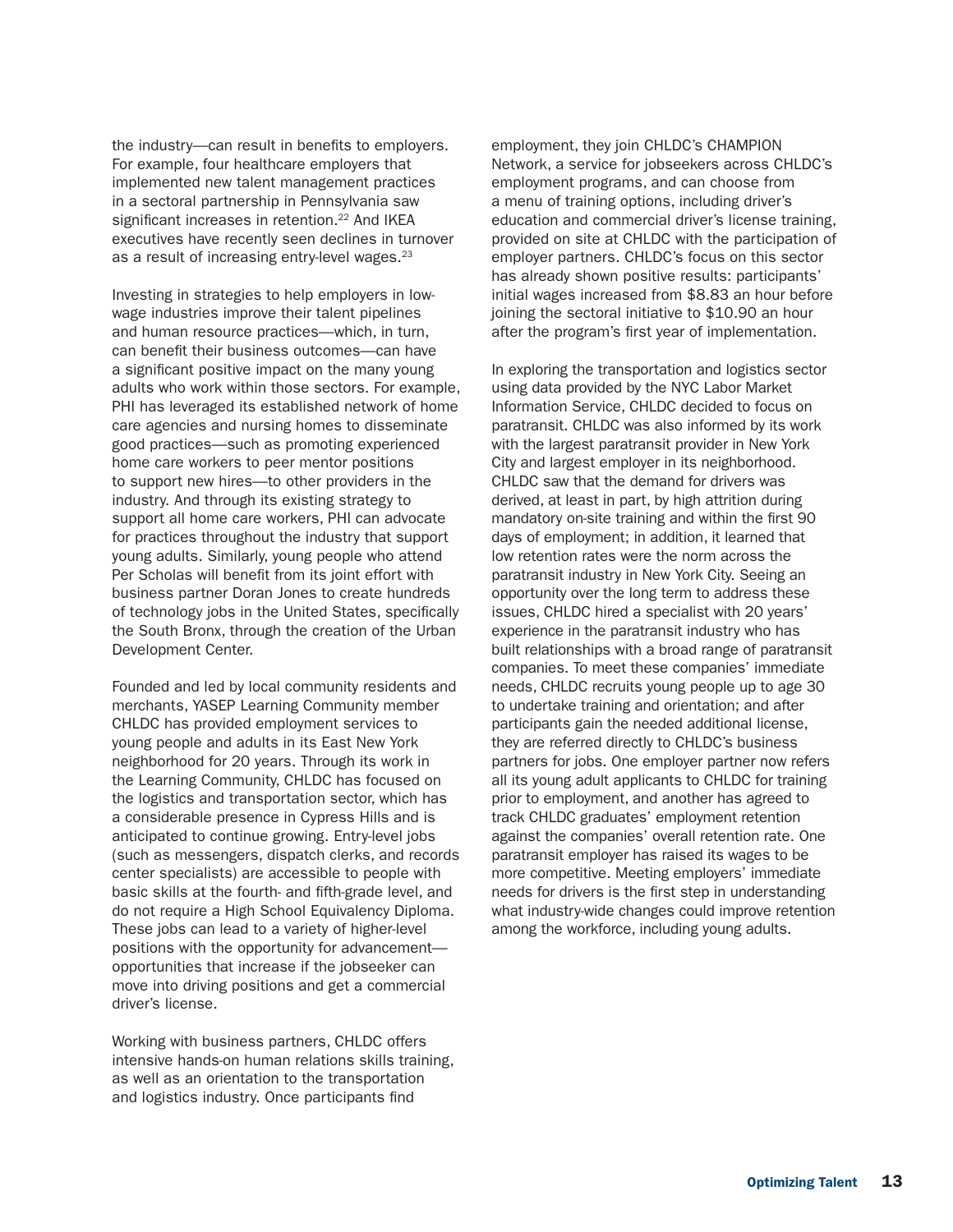# The Perils

## NEGLECTING STRATEGIC FLEXIBILITY

Sectoral initiatives do not pitch the charity case, which may draw attention to the deficits of workers or the biases of employers. Rather, they build on the idea that human capital embodied in disadvantaged workers and jobseekers is a resource that can further unlock economic development.<sup>24</sup> Over the past decade, organizations involved in sectoral efforts have worked diligently to gain credibility and standing within a targeted set of businesses in order to create opportunities for disadvantaged workers. They pitch the business case: this strategy and these potential workers will add bottom-line value.

*To understand an industry and connect participants to key employers, organizational staff must be skilled and knowledgeable enough to provide support around talent management practices within the industry.* 

To understand an industry and connect participants to key employers, organizational staff must be skilled and knowledgeable enough to provide support around talent management practices within the industry. This does not mean that sectoral practitioners should not focus on specific populations; in fact, many work with employers to attract, for example, bilingual employees, while others focus on specific populations due to funding requirements. Nevertheless, specific populations should not be the starting point for communication with employers. It is important that efforts focused on young people do not inadvertently create the perception that services are designed to meet the needs of participants rather than employers' needs for a qualified workforce. Participants in sectoral programs should not be seen as a lower-cost or less-qualified alternative to an employer's *traditional* labor pool. It is also critical that efforts focused on

young people do not miss larger strategic, industrywide human resource issues that might affect all workers, including young adults.

Sectoral employment initiatives often require a degree of strategic flexibility on the part of funders and providers. Employers might not be interested in partnering in efforts targeted only toward young jobseekers and young incumbent workers both before and after the hire. In those cases, funders interested in supporting efforts to adapt sectoral strategies for young adults must decide whether strict adherence to guidelines on who receives support is worth foregoing an opportunity to invest in a potentially effective program. Organizations may need the flexibility to serve a range of jobseekers and workers or to partner with other organizations in order to meet the needs of local businesses and advance their standing within and knowledge of an industry.

Partnering with industries and employers that have naturally occurring young adult workforces is another strategy for adapting sectoral approaches for young adults. For example, retailers with a young customer base often hire people who reflect their clientele. The Wildlife Conservation Society (WCS), another YASEP lead partner, operates the Bronx Zoo and is the largest employer of young people in the Bronx. At the Bronx Zoo, WCS employs approximately 800 minimum-wage seasonal workers each year in retail, hospitality, and food services, of whom about 85 percent are young adults. Through the Learning Community, WCS explored with its CBO partners BronxWorks and FEGS how the partnership could increase the number of young adult Bronx residents who are hired at the zoo *and* increase the number who return to jobs the following season, which would help WCS save on seasonal recruitment and training costs. The plan proposes that WCS hire staff to work with the YASEP network to better prepare young people for success on the job, as well as improve its recruiting, hiring, and training processes and engage with other large institutional employers in the Bronx to assist young workers in finding opportunities during the off-season. While this project has taken several years to develop, WCS has the potential to offer lessons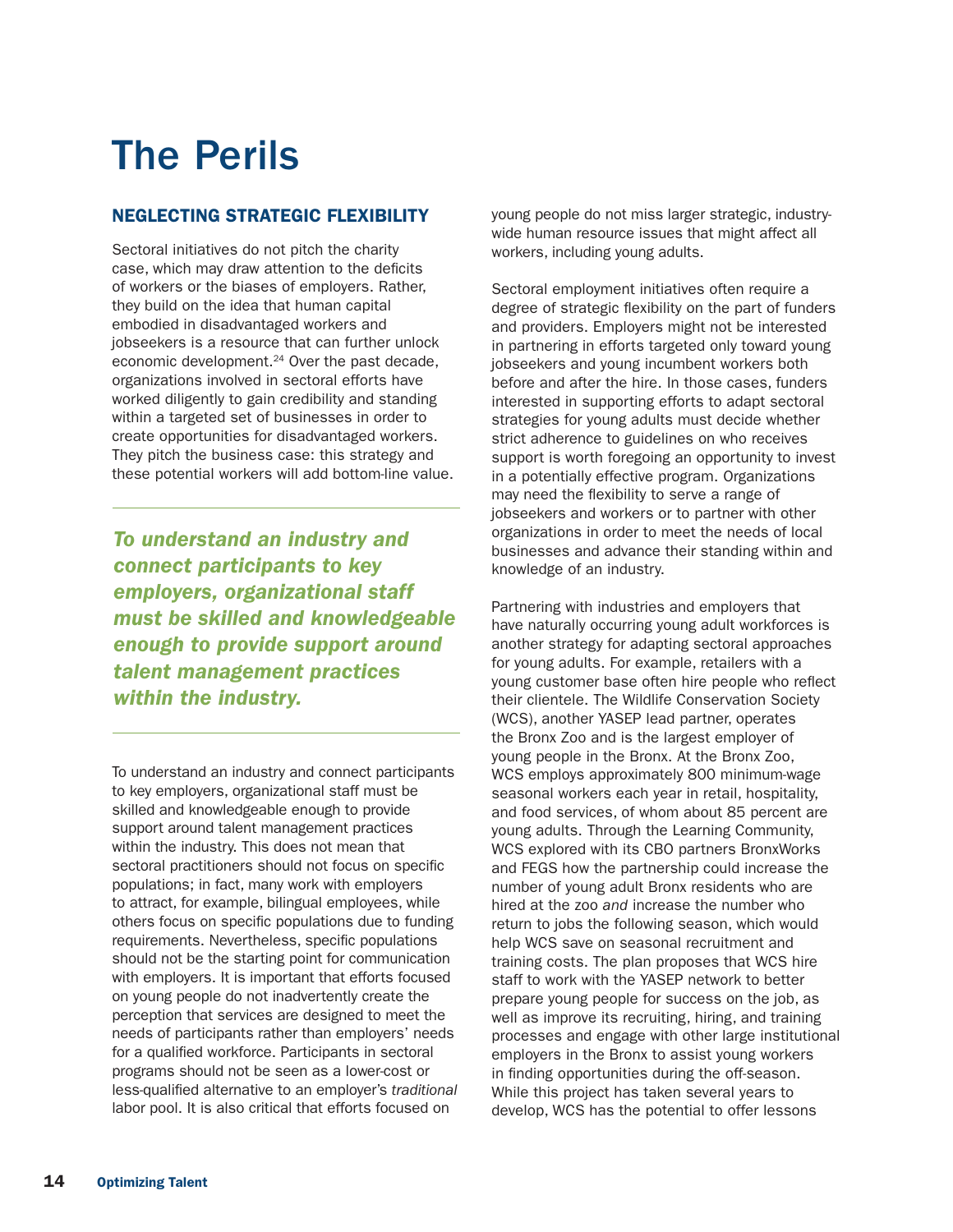learned regarding the role that organizations and businesses that rely on a young adult workforce can play in serving out-of-school and out-of-work young people.

### SCREENING IN OR SCREENING OUT?

A natural tension exists between young adult programs and sectoral employment strategies. Many organizations focused on serving young adults seek to screen candidates *in*: they conduct outreach to meet young people where they are, and they attempt to serve all who walk through their doors with the appropriate next-step intervention.

*A natural tension exists between young adult programs and sectoral employment strategies. Many young-adult-serving organizations screen candidates in and serve all with the appropriate next-step intervention. Sector-specific initiatives, sort the labor market for employers to find candidates whose skills, interests, and aptitudes give them a good chance of succeeding in the program and on the job.* 

Sector-specific initiatives, on the other hand, sort the labor market for employers and need to screen young people out, sifting through to find candidates whose academic skills, interests, and aptitudes give them a good chance of succeeding in the program and on the job.

As a first step for applicants, many sectoral training programs require the Test of Adult Basic Education (TABE), and only those applicants who meet the grade-level threshold advance to the next stage. Per Scholas and The Door work together in an intensive effort to bridge the gap for young people who *almost* qualify for Per Scholas. CDI, on the other hand, begins by assessing young people's readiness to learn and their aptitude for the occupation, and assists them in managing family and personal challenges. It administers the

TABE only just before participants enter the CMA training offered by BMCC. CDI staff have arranged conditional entry into BMCC's CMA program and offer additional academic support to these participants as they work toward obtaining the certificate. This reflects an alternative approach to assessment that is rooted in CDI's commitment to youth development.

### TRACKING TOO SOON?

Many young people will not be a match for the industry targeted by the community-based or youth-serving organizations where they seek or are referred for services. Practitioners in the youth development field are concerned that young people will be tracked too early into sectors or occupational clusters that may not be the best match. A mechanism is needed to help guide young adults through career exploration and into appropriate programs that are matched to their interests and abilities, and help young people understand the transferability of skills between occupations and sectors. To bridge this gap, YASEP organizations have brought together recruitment and assessment staff to learn about one another's programs in an effort to build a recruitment network through which young people can access a range of sectoral programs. While these initial steps, based on informal networking, are an important way forward, a more formalized approach that rewards organizations for making an additional effort to connect young people to sectoral initiatives is required to support the referral of young people across YASEP. Plans are in place to hire a full-time coordinator to work with the YASEP network around these issues. Further, WCS, while initially envisioning working with one or two neighborhood organizations, plans to work with organizations across YASEP.

### TOO LITTLE, TOO LATE?

Some estimates suggest that public-sector investments in non-college-bound high school graduates and high school dropouts are minimal, representing just 10 percent of investments in those pursuing postsecondary education.<sup>25</sup> Given that the former group is made up disproportionately of people of color, children of single parents, and people from poor households, this low level of investment perpetuates educational inequality present in K–12 and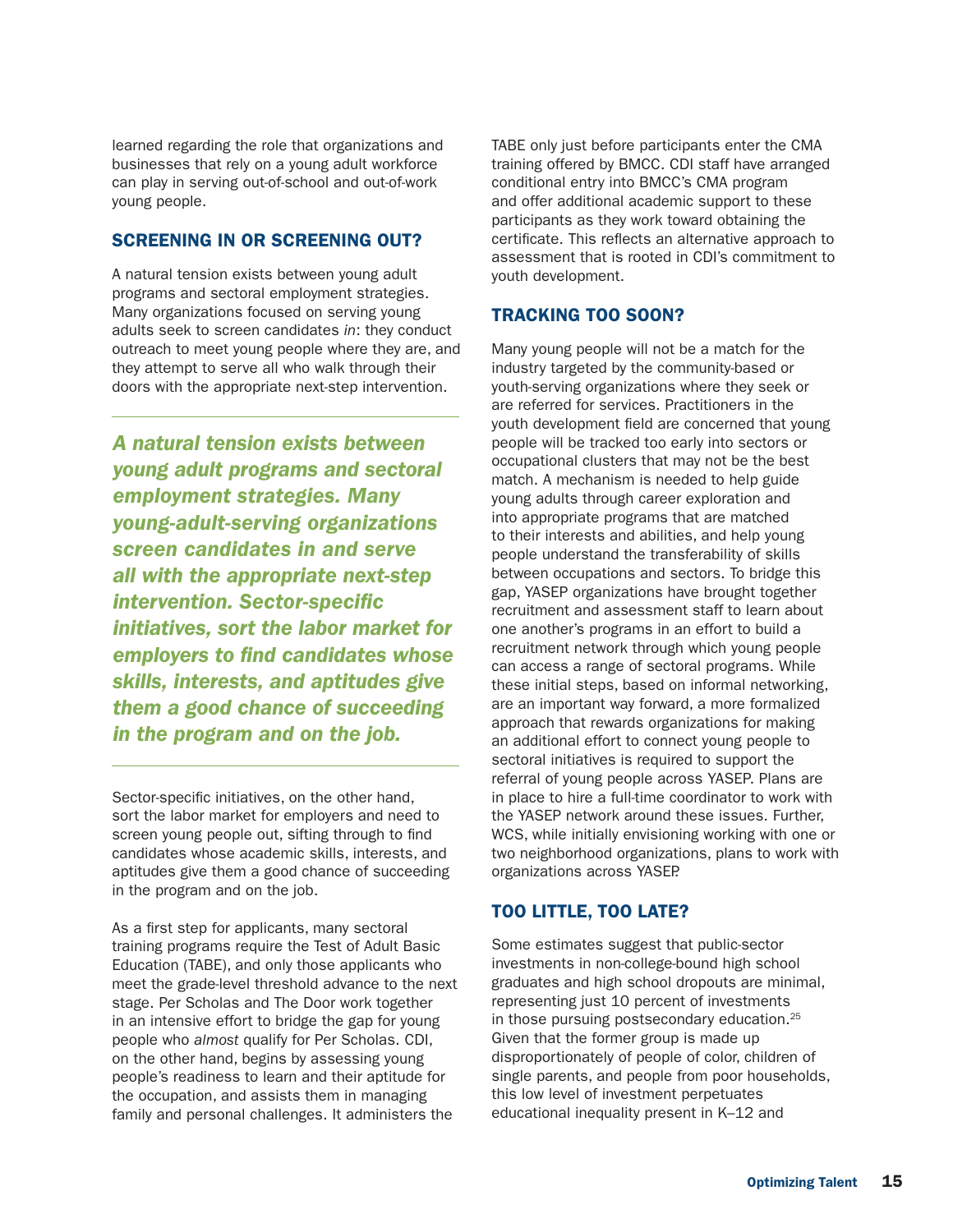post-secondary educational institutions. Strategies to help young people graduate from high school, improve career and technical education, and enroll and succeed in college are important—but for many young people who have grown up in the country's poorest communities and attended lowperforming schools, these efforts are too late.

*While WIOA's inclusion of sectoral strategies and focus on out-ofschool young adults is encouraging, public-sector investments in training and employment services have significantly declined over the past 15 years, and few enable practitioners to deliver services at the level of intensity that research shows is needed for young adults to be successful.* 

While WIOA's inclusion of sectoral strategies and focus on out-of-school young adults is encouraging, public-sector investments in training and employment services have significantly declined over the past 15 years, and few enable practitioners to deliver services at the level of intensity that research shows is needed for young adults to be successful.26 Changes in Pell Grant eligibility recommended by workforce advocates, including the National Skills Coalition, which would allow for high-quality, short-term programs that can lead to industry-recognized credentials, is one step in supporting out-of-school and out-of-work young people. Currently, the neighborhood and community organizations that many young people rely on do not have access to Pell funding. Instead, the resources available to these organizations must be culled together from a range of government programs or are often part of discreet initiatives (like YASEP) that provide pilot funding only. This places the onus on organizational leadership to find ways to implement programs that provide the level of stability and investment that young people need. While developing pilots is a critical first step and working in collaboration across

a range of government programs is essential, without funding mechanisms that envision an education and training effort—with public and employer investments—at the scale needed, it will be difficult to develop a field of practice, attract and retain professional talent, and develop the flexible labor-market responsive programs that are necessary for young people to connect to jobs and a stable economic future. Bringing this work to scale will require new funding investments that draw on a considerably greater share of both public- and private-sector resources to help young people—disproportionately those of color and from poor communities—gain skills and education, thus strengthening the future workforce.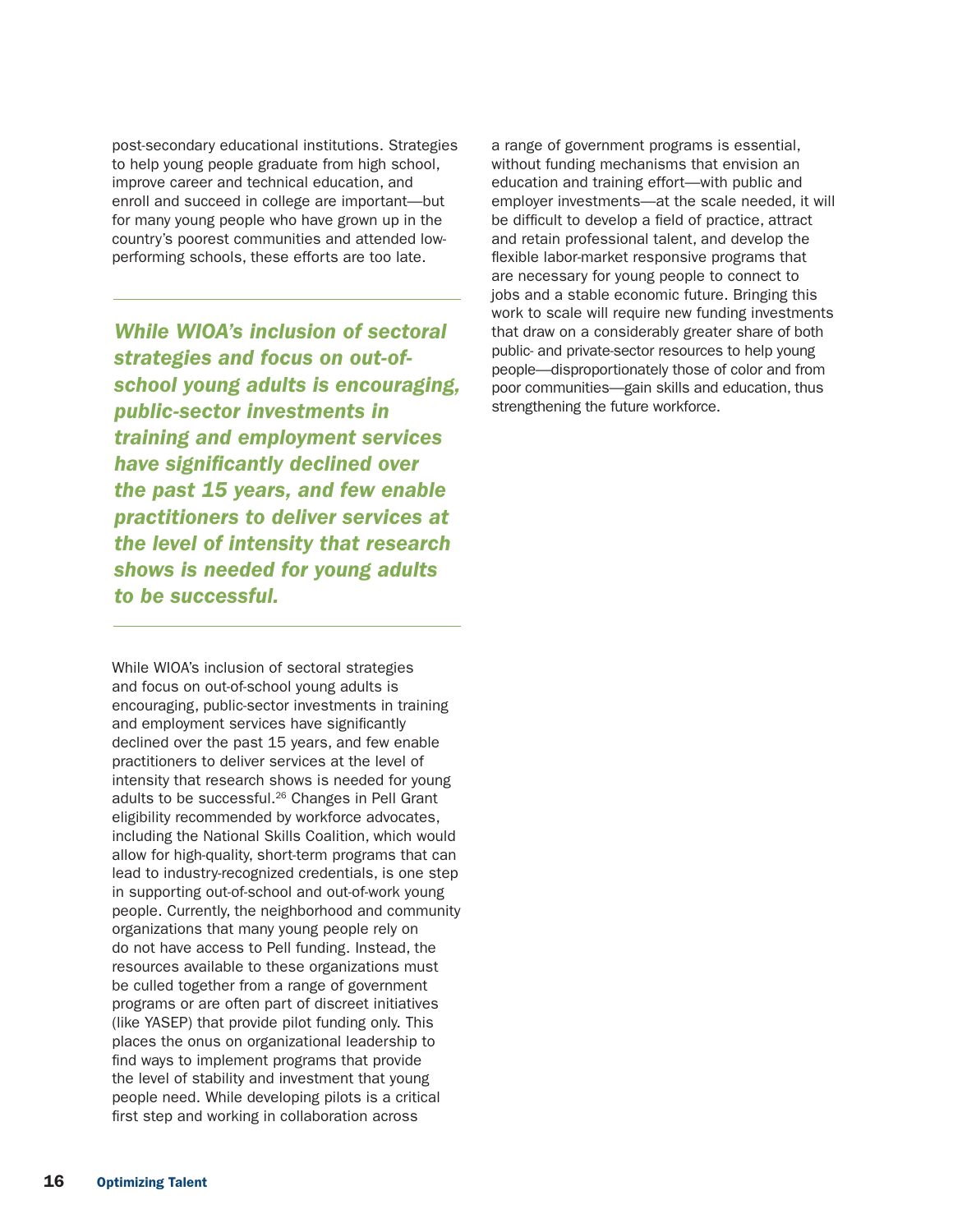# **Conclusion**

Strategies that help young adults graduate from high school and obtain two- and four-year degrees are essential for increasing the numbers of young people from low-income communities who gain academic credentials. But more is needed to respond to the young adult unemployment crisis and its long-term effects. Indeed, many of those young adults most in need are not on a college track in the immediate future, and many have already earned a high school degree or equivalency. They require other pathways to careers and economic security.

The hard-won expertise developed among some sectoral initiatives about how to mediate the needs of workers and businesses can serve as a foundation for new efforts to build alternative strategies to support underserved young people. In adapting and enhancing sectoral employment initiatives aimed at young adults, there must be an intentional focus on working with employers particularly employers in low-wage occupations beyond the hire, since such jobs make up a significant proportion of the total workforce.

Sectoral initiatives aimed at serving young people will require investments to develop the capacity of organizations and their staff to play new roles, such as those developed among the YASEP partnerships described above. Early sectoral efforts were fueled by ideas generated from organizations working on the ground to define and share their work. Young people's labor market prospects will be improved through creating new connections between young-adult-serving organizations and sectoral programs, working with employers to improve human resource development practices, and fostering collaboration across a wide range of programs.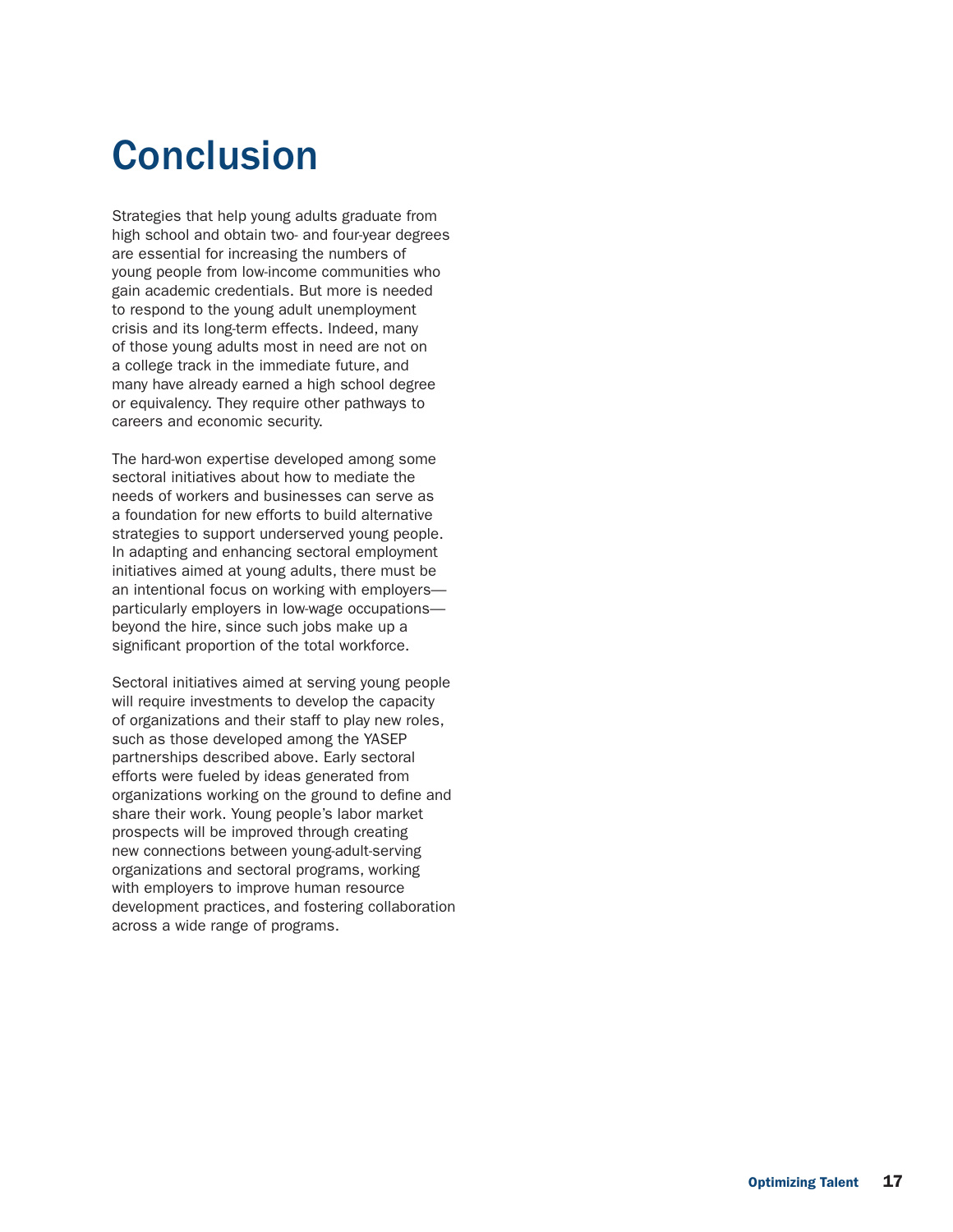# Endnotes

- <sup>1</sup> Measure of America, "One in Seven: Ranking Youth Disconnection in the 25 Largest Metro Areas" (September 2012), http://www.measureofamerica.org/one-in-seven.
- <sup>2</sup> David N. F. Bell and D. G. Blanchflower, "Young People and the Great Recession," IZA Discussion Paper No. 5674 (April 2011), http://ftp.iza.org/dp5674.pdf.
- 3 Current Population Survey, *Employment Status of the Civilian Noninstitutional Population 16 to 24 Years of Age by School Enrollment, Age, Sex, Race, Hispanic or Latino Ethnicity, and Educational Attainment* (2015).
- 4 Anthony P. Carnevale, Andrew R. Hanson, and Artem Gulish, *Failure to Launch: Structural Shift and the New Lost Generation* (Washington, DC: Georgetown University, 2013).
- 5 U.S. Bureau of Labor Statistics, "A Profile of the Working Poor, 2012," Report 1047 (March 2014), http://www.bls.gov/opub/ reports/cps/workingpoor\_2012.pdf.
- 6 Kirstin Anderson Moore, Zakia Redd, Mary Burkhauser, Kassim Mbwana, and Ashleigh Collins, *Children in Poverty: Trends, Consequences, and Policy Options* (Washington, DC: Child Trends, 2009).
- 7 Joseph Gasper and Kathryn Henderson, *Sector-Focused Career Centers Evaluation: Effects on Employment and Earnings After One Year* (New York, NY: NYC Center for Economic Opportunity, 2014).
- 8 Sheila Maguire, Joshua Freely, Carol Clymer, Maureen Conway, and Deena Schwartz, *Tuning In to Local Labor Markets: Findings from the Sectoral Employment Impact Study* (Philadelphia, PA: Public/Private Ventures, 2010).
- <sup>9</sup> JobsFirstNYC, *Innovations in the Field: Young Adult Sectoral Employment Project (YASEP)* (New York, NY: JobsFirstNYC, 2014).
- <sup>10</sup> Regina Deil-Amen and Stefanie DeLuca, "The Underserved Third: How Our Educational Structures Populate an Educational Underclass," *Journal of Education for Students Placed at Risk* 15 (2010): 27–50.
- <sup>11</sup> Mamie Lynch, J. Engle, and J. L. Cruz, *Subprime Opportunity: The Unfulfilled Promise of For-Profit Colleges and Universities* (Washington, DC: Education Trust, 2010); John Aubrey Douglass, "Money, Politics and the Rise of For-Profit Higher Education in the US: A Story of Supply, Demand, and the Brazilian Effect," Center for Studies in Higher Education University of California, Berkeley, Occasional Paper Series (February 2012), http://cshe.berkeley.edu/sites/default/files/shared/publications/docs/ROPS.JAD. ForProfitsUS.2.15.2012.pdf.
- <sup>12</sup> Maureen Conway and Robert P. Giloth, eds., *Connecting People to Work: Workforce Intermediaries and Sector Strategies* (Washington, DC: Aspen Institute, 2014), p. 5.
- <sup>13</sup> *Id.*, p. 6.
- <sup>14</sup> Maureen Conway, Amy Blair, Steven L. Dawson, and Linda Dworak-Muñoz, *Sectoral Strategies for Low-Income Workers: Lessons from the Field* (Washington, DC: Aspen Institute, 2007).
- <sup>15</sup> Steve Dawson and Maureen Conway, "Build Ladders and Raise the Floor: Workforce Strategies Supporting Mobility and Stability for Low-Income Workers" (April 2014), http://www.aspenwsi.org/wordpress/wp-content/uploads/Build-Ladders-and-Raise-Floorconcept-brief.pdf.
- <sup>16</sup> Jacquelynne Eccles and Jennifer Appleton Gootman, eds., *Community Programs to Promote Youth Development* (Washington, DC: National Academy Press, 2002).
- <sup>17</sup> Mary Visher, Michael J. Weiss, Evan Weissman, Timothy Rudd, and Heather Wathington, *The Effects of Learning Communities for Students in Developmental Education, A Synthesis of Findings from Six Community Colleges* (New York, NY: MDRC, 2012).
- <sup>18</sup> IMPAQ International, "Quasi-Experimental Impact Study of National Fund for Workforce Solutions (NFWS)/Social Innovation Fund (SIF) Workforce Partnership Programs," presentation for National Fund for Workforce Solutions, Fourth Annual Meeting (June 17–19, 2014), http://nfwsolutions.org/sites/nfwsolutions.org/files/NFWS%20Workforce%20Partnership%20Programs%20%20 Impact%20Study\_final\_6.13.14\_0.pdf.
- <sup>19</sup> James Parrot and Lazar Treschan, *Barriers to Entry: The Increasing Challenges Faced by Young Adults in the New York City Labor Market* (New York, NY: JobsFirstNYC, 2013).
- <sup>20</sup> Annie E. Casey Foundation, *Youth and Work: Restoring Teen and Young Adult Connection to Opportunity* (Baltimore, MD: Annie E. Casey Foundation, 2012).
- <sup>21</sup> Harry J. Holzer, Better Workers for Better Jobs: Improving Worker Advancement in the Low-Wage Labor Market (Washington, DC: Brookings Institution, 2007).
- <sup>22</sup> Susan R. Crandall, *The Impact of Talent Management Practices on the Retention and Advancement of Hourly Employees* (Central, PA: Pennsylvania Fund for Workforce Solutions, 2014).
- <sup>23</sup> Dave Jamieson, "Ikea's Minimum Wage Hike Was So Successful, It's Raising Wages Again," *The Huffington Post* (June 24, 2015), http://www.huffingtonpost.com/2015/06/24/ikea-minimum-wage\_n\_7648804.html.
- <sup>24</sup> Maureen Conway, "A Brief History of Sector Strategies," in *Connecting People to Work: Workforce Intermediaries and Sector Strategies*, ed. Maureen Conway and Robert P. Giloth (Washington, DC: Aspen Institute, 2014).
- <sup>25</sup> Robert Lalonde and Daniel Sullivan, "The Prospects for General Skills and Vocational Training to Improve Outcomes of Economically Disadvantaged Youths," in *Targeting Investments in Children: Fighting Poverty When Resources Are Limited*, ed. Phil Levine and David Zimmerman (Cambridge, MA: National Bureau of Economic Research, 2010).
- <sup>26</sup> Robert Ivry and Fred Doolittle, *Improving the Economic and Life Outcomes of At-Risk Youth* (New York, NY: MDRC, 2003).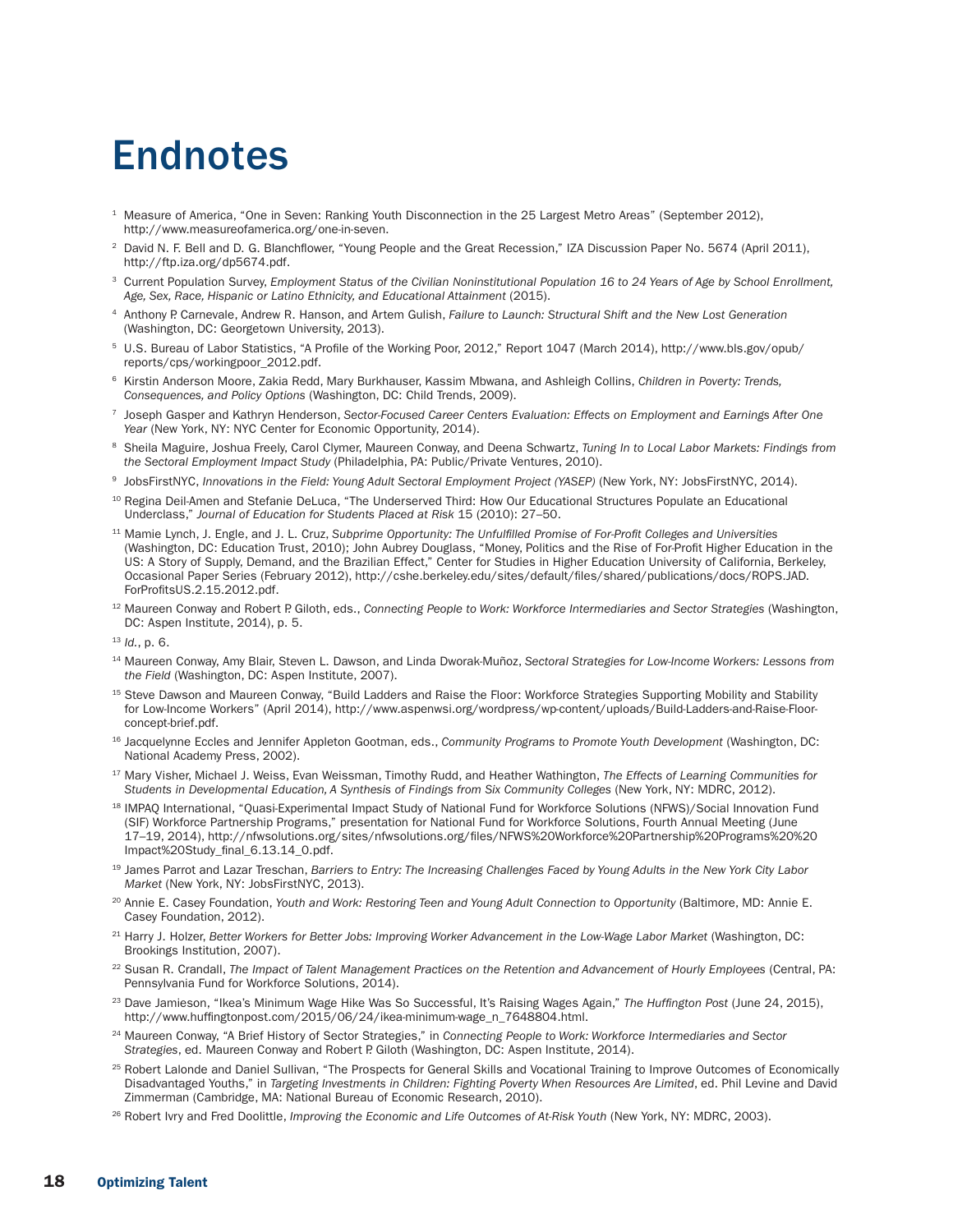# Appendix

# The Seven YASEP Partnerships

#### COMPREHENSIVE DEVELOPMENT, INC. PARTNERSHIP

Comprehensive Development, Inc. (CDI) and the New York Alliance for Careers in Healthcare, with partners Borough of Manhattan Community College, City University of New York, and Primary Care Development Corporation

#### *Description*

CDI is a nonprofit organization that provides academic, career readiness, and social services to New York City students and alumni of one traditional and two alternative public high schools, supporting them to successfully graduate. CDI and its partners launched Career Academy, a sectoral training approach designed to prepare recent alumni—through meaningful assessment, career exploration, and training—for work in healthcare with an opportunity to earn a Certified Medical Assistant credential that provides entrée onto a career path with the prospects of a living wage.

#### CYPRESS HILLS LOCAL DEVELOPMENT CORPORATION PARTNERSHIP

Cypress Hills Local Development Corporation (CHLDC), with partners CitiStorage LLC, Complete Management Solutions, St. Nicks Alliance, and Total Transportation Corp.

#### *Description*

CHLDC is a community-based multiservice organization in Cypress Hills, Brooklyn, working to build a strong, sustainable community. CHLDC, together with its employer partners, developed the CHAMPION Network, a sectoral-based employment program that develops career lattices across transportation, warehousing, and logistics industries—and offers on-site services for participating employers—which helps young people in Cypress Hills build careers in the sector.

#### PARAPROFESSIONAL HEALTHCARE INSTITUTE PARTNERSHIP

Paraprofessional Healthcare Institute (PHI), with partners Cooperative Home Care Associates, Neighborhood Trust Financial Partners, NYACH, and Youth Development Institute

#### *Description*

PHI is a Bronx-based nonprofit that has worked to improve the quality of home care jobs and home care services since 1991. Together with its partners, PHI seeks better ways to serve the increasing number of young people in search of training and employment in the home healthcare industry by adopting a case management system focused specifically on the needs of young adults, including customized peer support sessions and staff development training.

#### PER SCHOLAS PARTNERSHIP

Per Scholas, with partner The Door

#### *Description*

Per Scholas is an experienced workforce training provider that specializes in information technology (IT) sector training for

low-income New Yorkers. In partnership with The Door's Bronx Youth Center, Per Scholas piloted TechBridge, a collaborative bridge program that provides a more supported pathway to Per Scholas and the IT industry for out-of-school, out-of-work young adults who do not initially meet academic prerequisites for admission.

#### PHIPPS NEIGHBORHOODS PARTNERSHIP

Phipps Neighborhoods, with partners Hostos Community College and Montefiore Medical Center

#### *Description*

Phipps Neighborhoods—a multi-service nonprofit that provides educational, work-readiness, and community development programs in targeted communities of the Bronx and Manhattan—is working with a key anchor institution in the Bronx, Montefiore Medical Center, to provide direct employment and certification programs in partnership with Hostos Community College. Together, they launched Career Network: Healthcare, a career exploration and training program that helps young adults earn relevant credentials, gain work experience, and secure employment within the wide range of jobs in healthcare.

#### QUEENS COMMUNITY HOUSE PARTNERSHIP

Queens Community House, with partners Jacob A. Riis Neighborhood Settlement House, Sunnyside Community Services, and Ocean Bay Community Development Corporation

#### *Description*

These four Queens-based CBOs partnered together to form the Queens Connect Partnership to develop a program to meet the challenges faced by small neighborhood food industry employers with limited training budgets, scarce human resources capacity, or other infrastructural limitations. The program seeks to address the needs of business owners while simultaneously promoting a career-focused employment track for out-of-school, out-of-work young adults.

#### WILDLIFE CONSERVATION SOCIETY **PARTNERSHIP**

Wildlife Conservation Society (WCS), currently working with BronxWorks and now proposing to work with the entirety of YASEP

#### *Description*

WCS, an international nongovernmental organization and New York City cultural institution, as well as one of the largest employers of young people in the Bronx, aims to develop meaningful career options for its young seasonal workforce. WCS will partner with the entirety of YASEP's growing network of partnerships as a strategy to address fulfillment efforts at WCS's Coney Island Aquarium and Bronx Zoo facilities. As part of the Seasonal Transition Employment Partnership, WCS is committing to giving first consideration for training and employment opportunities to young people referred through the YASEP network.